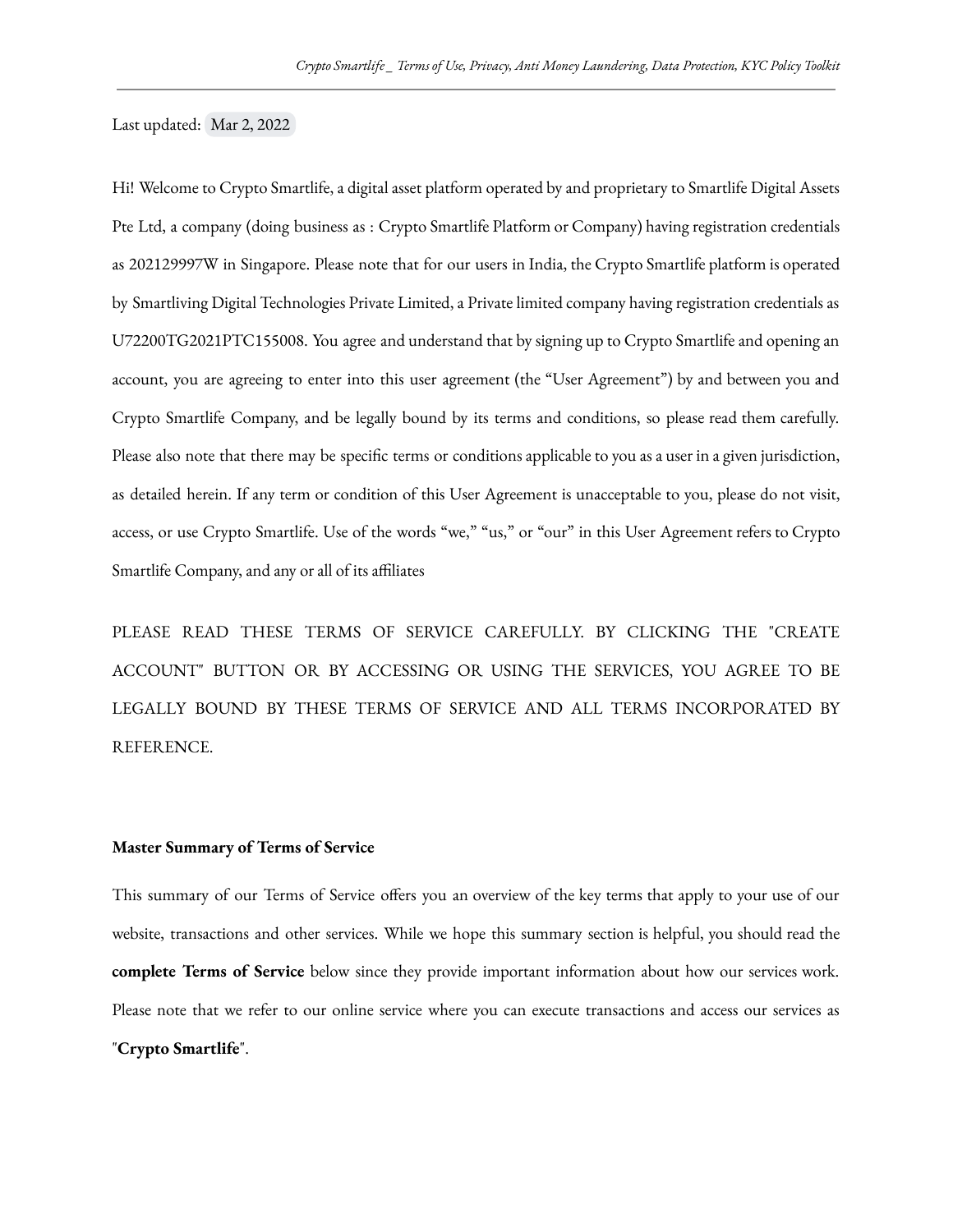## **Extract from the White paper :**

*Crypto Smartlife is an Artificial Intelligence powered Crypto Robo-Investment platform based out of Singapore with the mission to drive the next 50 million users into crypto.*

*We are Crypto enthusiasts located in Singapore, USA and Singapore with leading industry experience working for IBM Blockchain, AnZ Bank, JPMC, etc in areas of Blockchain, Capital Markets and Commodity Markets.*

### *● Our Vision and Mission*

Vision: Be at the forefront of crypto innovation at the intersection of Crypto and AI to maximize invested value. Mission: Drive crypto adoption to the next 50 million users by making crypto investment stress free with ease to use, *AI powered investing.*

Crypto Smartlife intends to make Crypto Investing smart and simple with its products. Our products offer the following facilities:

- **Easy to Use:** Friendly user interface with guided crypto investing experience.
- **World Class Custody:** Your investments are secured with Top class crypto custodians.
- **Withdraw Anytime:** Withdraw crypto assets or equivalent INR
- **Data Driven Investment Choices:** Transparent approach to backtest data into history, check returns and make investment decisions.
- **Investe on the move:** Track Portfolio and stay updated with changes to your Network.
- **Track Live prices and CryptoNews:** Get notifications on the latest updates on Crypto.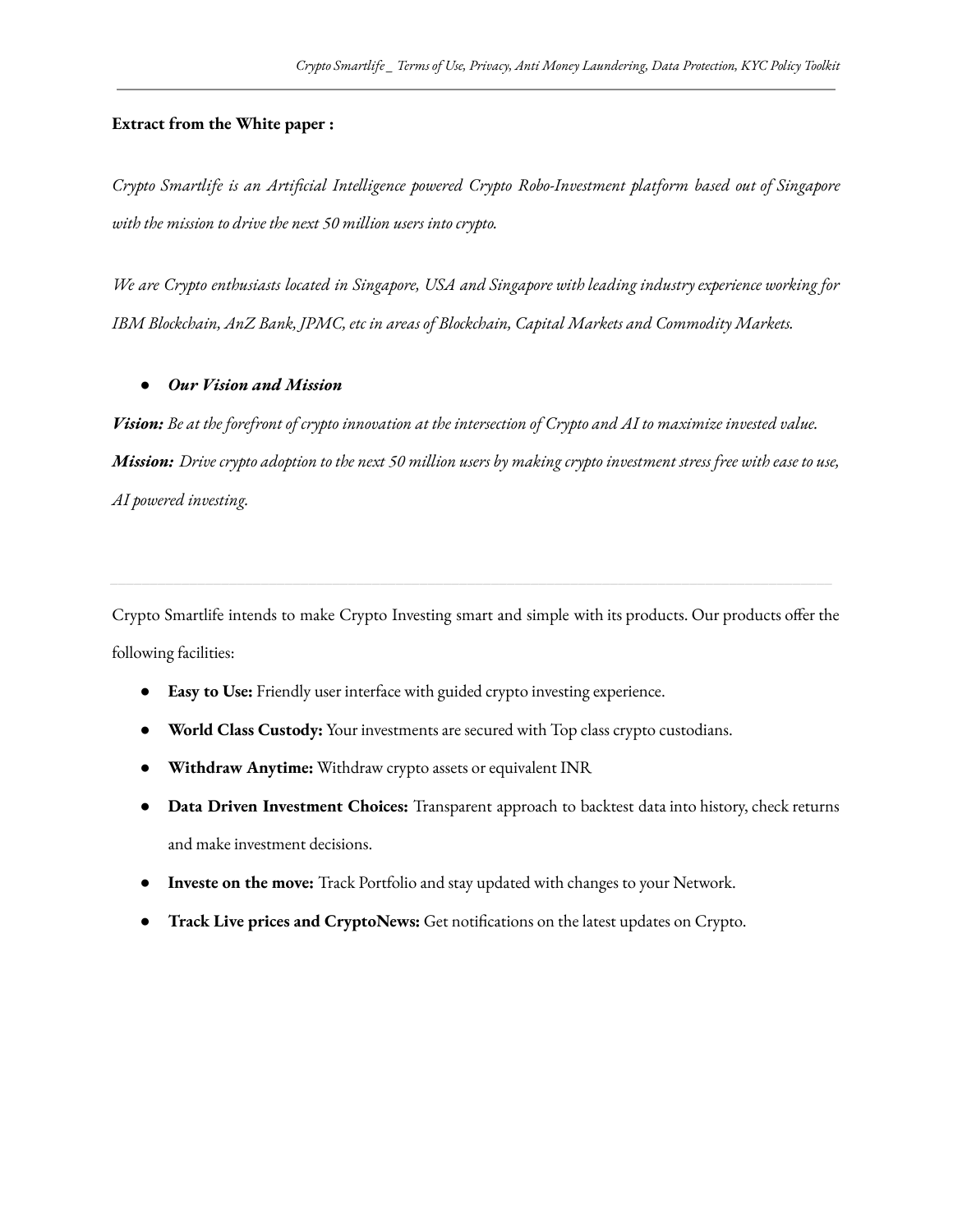# 1. **Complete Terms of Service**

These Terms of Service and any terms expressly incorporated herein ("**Terms**") apply to your access to and use of the websites and mobile applications provided by Crypto Smartlife and its wholly owned subsidiaries, if any, (collectively, "**Crypto Smartlife**", "**we**", or "**us**"), and the trading, direct sale, staking and other services if any provided by Crypto Smartlife as described in these Terms. (collectively, our "**Services**").

Our products and services may be provided through other operating entities that are related to Crypto Smartlife other than the entity stated above.

# 1. **Key Definitions**

Capitalized terms not otherwise defined in these Terms will have the following meaning:

- 1. **"External Account"** means any Financial Account or Digital Asset Account: (i) from which you may load Funds (fiat (if applicable) or non fiat) into your Crypto Smartlife Account, and (ii) to which you may transfer Funds from your Crypto Smartlife Account if allowed.
- 2. **"Financial Account"** means any financial account of which you are the beneficial owner that is maintained by a third party outside of the Services, including, but not limited to third-party payment service accounts or accounts maintained by third party financial institutions.
- 3. "**Funds**" means Digital Asset and/or Legal Tender.
- 4. "**Legal Tender**" means any national currency, such as INR or USD, that may be used when such a feature goes live, in connection with a purchase or sale of Digital Assets via the Services, and does not include any Digital Asset.
- 5. "**Crypto Smartlife Account**" means a user account accessible via the Services where Funds may be stored by Crypto Smartlife on behalf of a user on its platform under the dashboard of the user.
- 6. **"Digital Asset"** means bitcoins, ripples and other digital assets that may be purchased and used on the platform via the Services.
- 7. **"Digital Asset Account"** means any Digital Asset address or account owned, controlled or operated by you that is maintained outside of the Services, and is not owned, controlled or operated by Crypto Smartlife.

# 2. **Eligibility**

Crypto Smartlife may not make the Services available in all markets and jurisdictions, and may restrict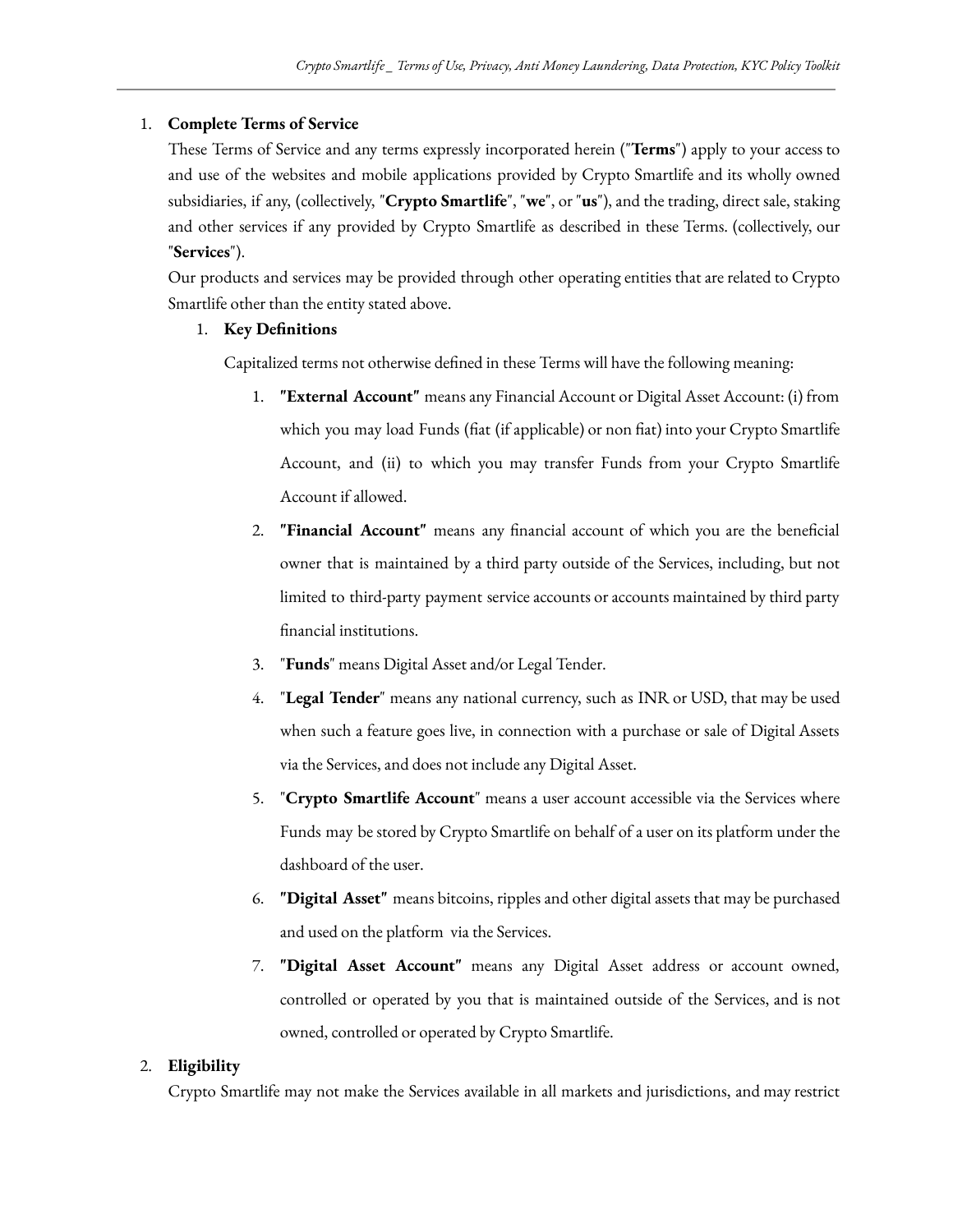or prohibit use of the Services from certain foreign jurisdictions ("Restricted Locations"). If you are registering to use the Services on behalf of a legal entity, you represent and warrant that (i) such legal entity is duly organized and validly existing under the applicable laws of the jurisdiction of its organization; and (ii) you are duly authorized by such legal entity to act on its behalf.

You further represent and warrant that you: (a) are of legal age to form a binding contract (at least 18 years old or the age of attaining adulthood in your jurisdiction); (b) have not previously been suspended or removed from using our Services; (c) have full power and authority to enter into this agreement and in doing so will not violate any other agreement to which you are a party; (d) are not located in, under the control of, or a national or resident of (i) any Restricted Locations, or (ii) any country to which India has embargoed goods or services; (e) are not identified as a "Specially Designated National;" (f) are not placed on the Interpol's Denied Persons List; and (g) will not use our Services if any applicable laws in your country prohibit you from doing so in accordance with these Terms.

Crypto Smartlife may condition your access or continued access to certain Services (or features of those Services), such as by imposing eligibility requirements. Crypto Smartlife will keep you informed of these on its website. Crypto Smartlife may require, on an ongoing basis, that you demonstrate to us that you continue to meet these requirements. Crypto Smartlife's decisions with respect to eligibility are final.

## **3. Crypto Smartlife Account limitations per person**

- 1. **Number of Crypto Smartlife Accounts.** Crypto Smartlife may, in its sole discretion, limit the number of Crypto Smartlife Accounts that you may hold, maintain or acquire.
- 2. **Crypto Smartlife Account information and security.** In order to engage in any trades via the Services, you must create a Crypto Smartlife Account and provide any requested information. When you create a Crypto Smartlife Account, you agree to: (a) create a strong password that you do not use for any other website or online service; (b) provide accurate and truthful information; (c) maintain and promptly update your Crypto Smartlife Account information; (d) maintain the security of your Crypto Smartlife Account by protecting your password and restricting access to your Crypto Smartlife Account; (e) promptly notify us if you discover or otherwise suspect any security breaches related to your Crypto Smartlife Account; and (f) take responsibility for all activities that occur under your Crypto Smartlife Account and accept all risks of any authorized or unauthorized access to your Crypto Smartlife Account, to the maximum extent permitted by law.

### 4. **Privacy Notice**

Please refer to our **Privacy Notice** for information about how we collect, use and share your information.

## 5. **General Obligations**

General Obligations applies to: (i) all transactions completed via the Services, (ii) your purchase and/or utilisation of Digital Assets directly from Crypto Smartlife via the Services, and (iii) any transaction in which you load Funds into your Crypto Smartlife Account from your External Account.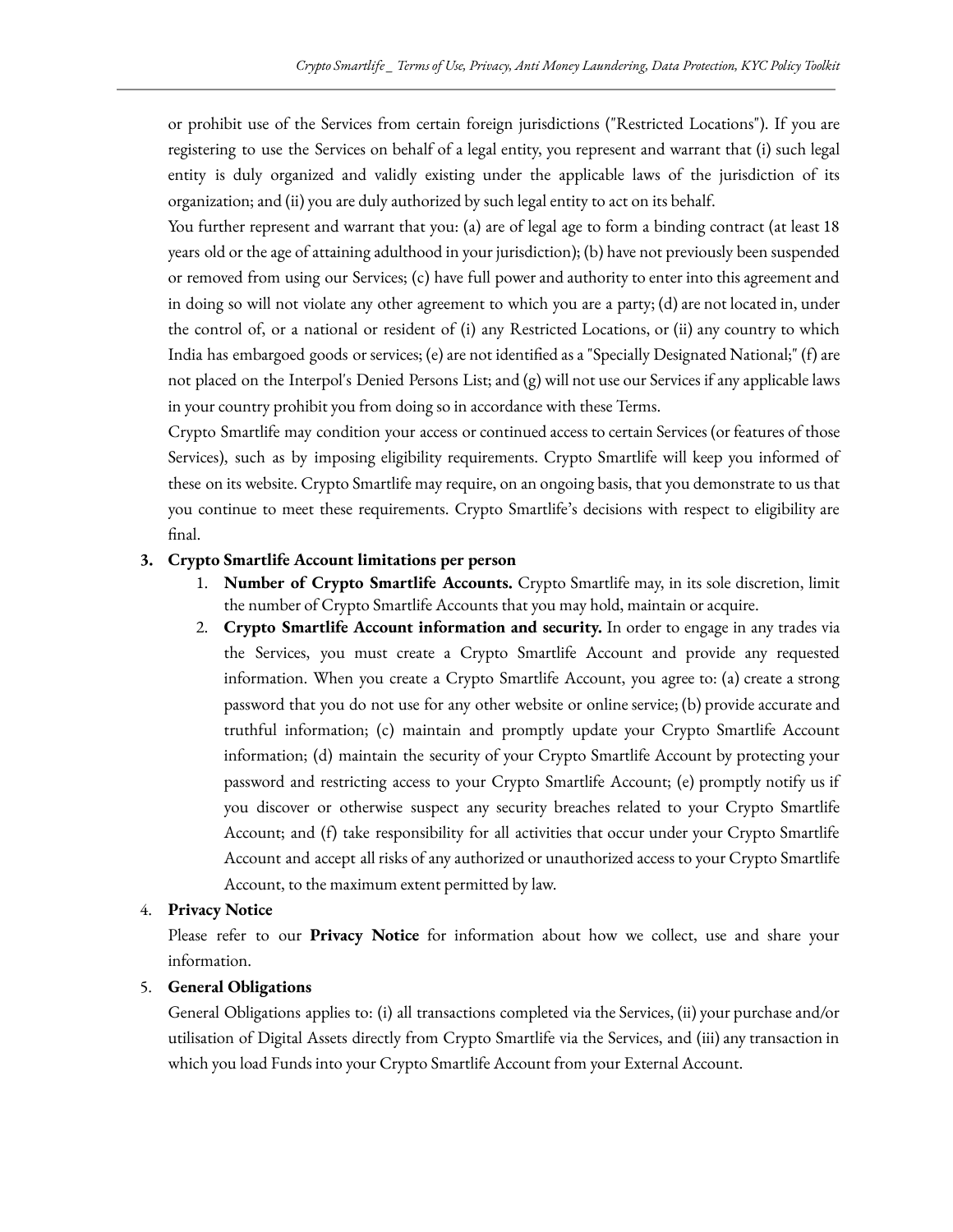- 1. **Conditions and Restrictions.** We may, at any time and in our sole discretion, refuse any trade submitted via the Services, impose limits on the trade amount permitted via the Services or impose any other conditions or restrictions upon your use of the Services for funding your Crypto Smartlife Account or for trading without prior notice to safeguard the interest of the platform and for fair transaction policies.
- 2. **Accuracy of Information.** You must provide any information required when creating a Crypto Smartlife Account or when prompted by any screen displayed within the Services. You represent and warrant that any information you provide via the Services is accurate and complete.
- 3. **Cancellations.** You may only cancel an order initiated via the Services if such cancellation occurs before Crypto Smartlife executes the transaction. **Once your order has been executed, you may not change, withdraw or cancel your authorization for Crypto Smartlife to complete such a transaction.** If an order has been partially completed, you may cancel the unfilled remainder if validated by Crypto Smartlife. We reserve the right to refuse any cancellation request associated with an order once you have submitted such an order. **Normally all orders and transactions are irreversible once initiated.** While we may, at our sole discretion, reverse a transaction, if legally possible, under certain extraordinary conditions, a customer does not have a right to a reversal of a transaction.
- 4. **Insufficient Funds.** If you have an insufficient amount of Funds in your Crypto Smartlife Account to complete a transaction via the Services, we may cancel the entire transaction or may fulfill a partial transaction using the amount of Funds currently available in your Crypto Smartlife Account, less any fees owed to Crypto Smartlife in connection with our execution of the trade.
- 5. **Taxes.** It is your complete responsibility to determine what, if any, taxes apply to the transactions you complete via the Services, and it is your responsibility to report and remit the correct tax to the appropriate tax authority. You agree that Crypto Smartlife is not responsible for determining whether taxes apply to your transactions or for collecting, reporting, withholding or remitting any taxes arising from any transactions.

# **6. Crypto Smartlife Account Funds**

1. **Funding your Crypto Smartlife Account.** In order to complete a transaction via the Services, you must first load Funds to your Crypto Smartlife Account using one of the approved External Accounts identified via the Services. You may be required to verify that you control the External Account that you use to load Funds to your Crypto Smartlife Account. As further described herein, you may be charged fees by the External Account you use to fund your Crypto Smartlife Account. Crypto Smartlife is not responsible for any External Account fees or for the management and security of any External Account. You are solely responsible for your use of any External Account, and you agree to comply with all terms and conditions applicable to any External Account. The timing associated with a load transaction will depend in part upon the performance of third parties responsible for maintaining the applicable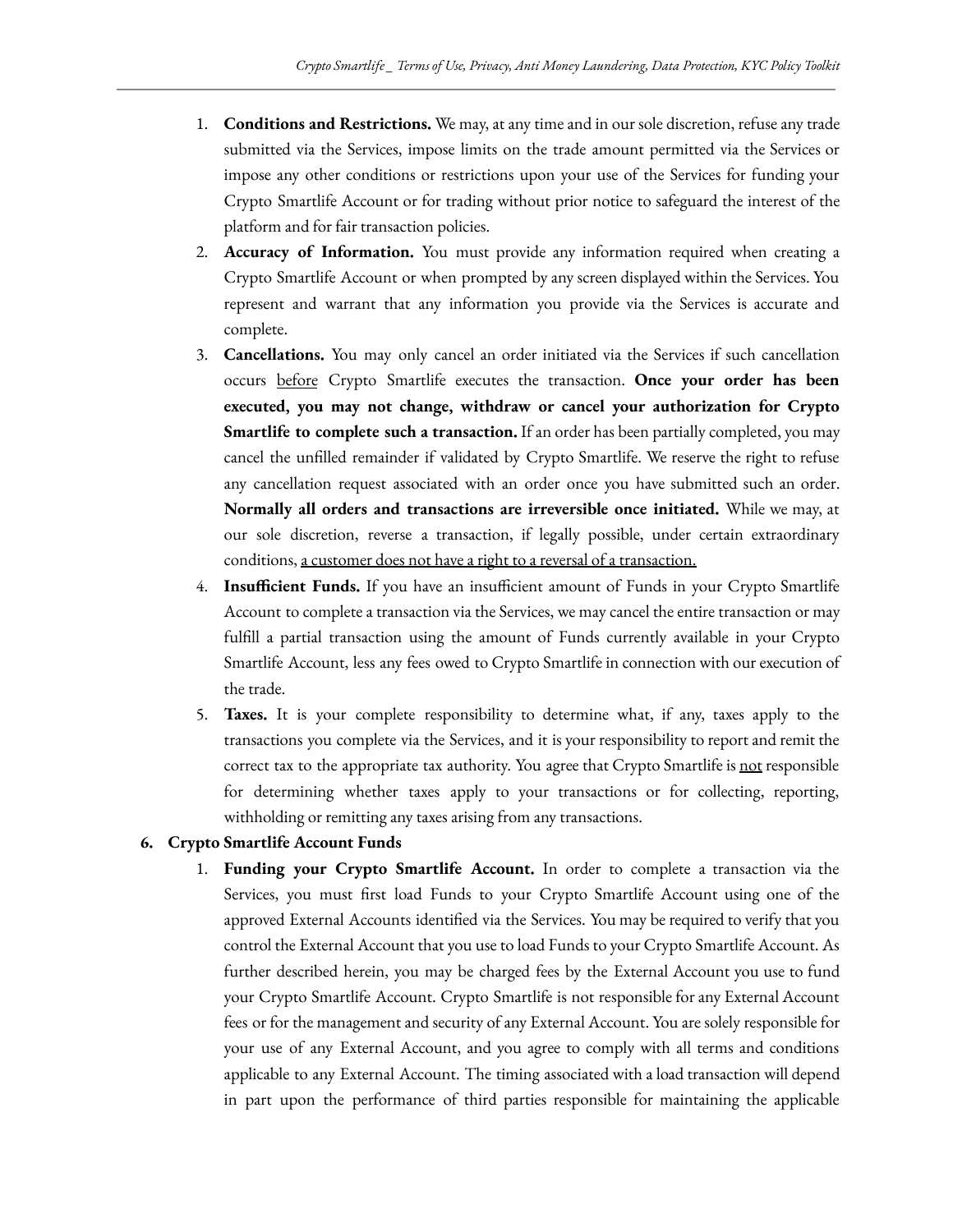External Account, and Crypto Smartlife makes no guarantee regarding the amount of time it may take to load Funds into your Crypto Smartlife Account.

**About Funds Held In Your Crypto Smartlife Account** - Be advised that funds held in your Crypto Smartlife account are exclusively for the purchase of Digital Assets. These funds may be utilised for the purposes of availing premium services on the platform. Note that Crypto Smartlife shall not pay interest on the balances held however if a staking policy is approved and informed to you then the same shall be applicable.

- 2. **Transferring Funds to an External Account.** Provided that the balance of Funds in your Crypto Smartlife Account is greater than any minimum balance requirements if any needed to satisfy any of your open transactions, and subject to the restrictions set forth herein, you may transfer any amount of Funds, up to the total amount of Funds in your Crypto Smartlife Account in excess of such minimum balance requirements, from your Crypto Smartlife Account to an External Account, less any fees charged by Crypto Smartlife for such transactions when the external withdrawal feature becomes applicable on the platform. In ordinary circumstances you hold the funds in the Crypto Smartlife fund account for the purposes of availing of the services and not for any other purpose and the same shall be exclusively utilised for the same purpose only.
- 3. **Load/Transfer Authorization.** When you request that we load Funds into your Crypto Smartlife Account from your External Account or request that we transfer Funds to your External Account from your Crypto Smartlife Account, you authorize Crypto Smartlife to execute such transactions via its allowed Services.
- 4. **Rejected Transactions.** In some cases, the External Account may reject your Funds or may otherwise be unavailable to receive your Funds. You agree that you will not hold Crypto Smartlife liable whatsoever for any damages resulting from such rejected transactions.

# 7. **Services to transact Digital Assets**

This Section applies only when you use the Services to transact in Digital Assets for Legal Tender, OR to trade Digital Assets for another form of Digital Assets.

- 1. **Authorization.** When you submit a new transaction via the Services, you authorize Crypto Smartlife to execute a transaction for offering you premium features of the Platform.
- 2. **Independent relationship.** You acknowledge and agree that: (a) Crypto Smartlife is not acting as your broker, intermediary, agent, or advisor or in any fiduciary capacity, and (b) no communication or information provided to you by Crypto Smartlife shall be considered or construed as legal advice. You are transacting as per your own will.
- 3. **Trade confirmation.** Once the Services execute your transaction, a confirmation will be electronically made available via the Services detailing the particulars of the transaction. You acknowledge and agree that the failure of the Services to provide such confirmation shall not prejudice or invalidate the terms of such transaction of accepting the digital asset against the payment made by you to avail it and thereby use the premium services on our platform.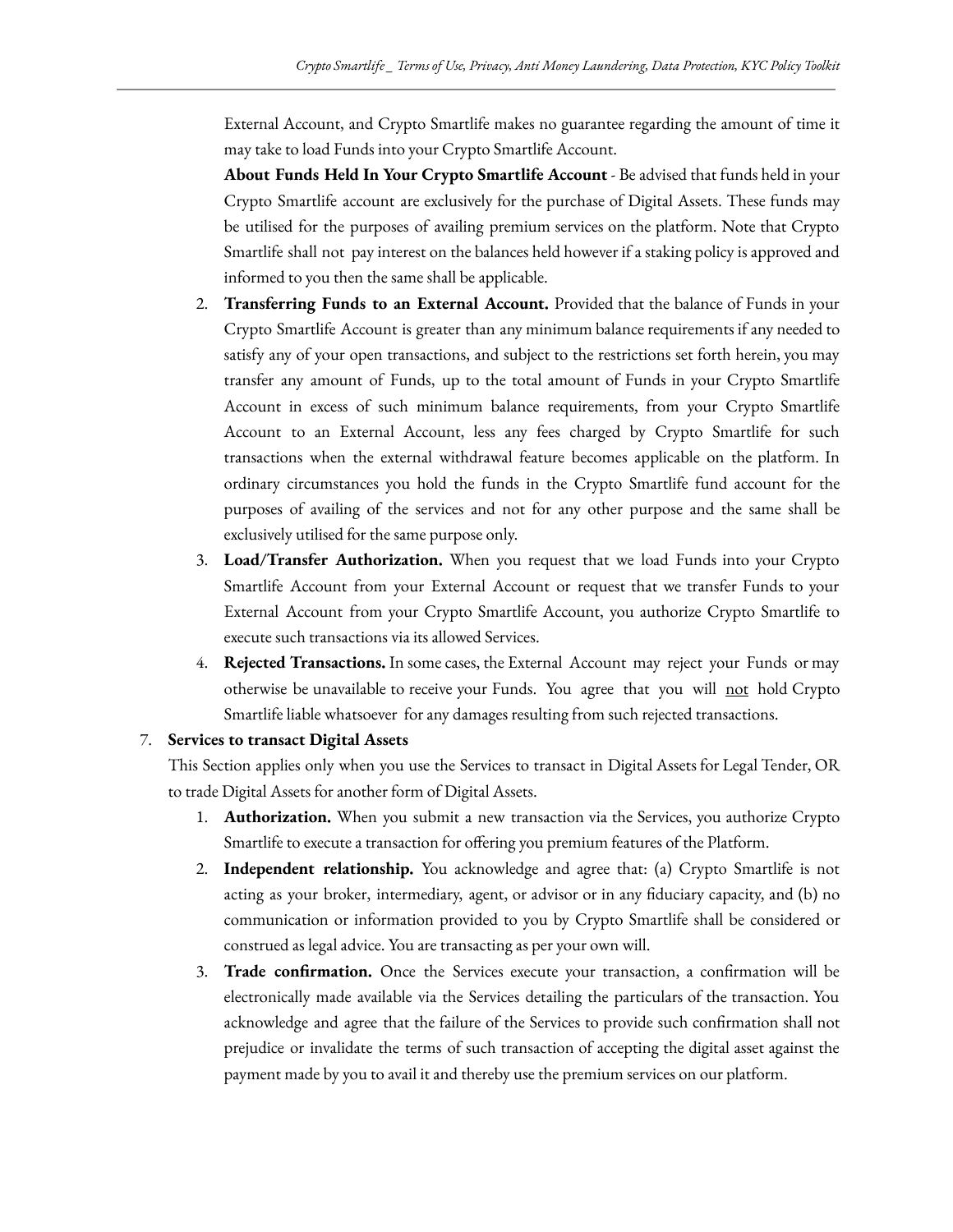- 4. **Trade options.** Please refer to the **Transaction Guidelines stated in the website and / or in Terms**, for information about the terminology used in connection with the transaction options made available via the Services. If you do not understand the meaning of any transaction or digital asset jargon, we strongly encourage you not to utilize any of those transaction options and refrain from using our service.
- 5. **Digital asset transaction rates.** If you select a transaction to buy or avail digital assets, Crypto Smartlife will attempt, on a commercially reasonable basis, to execute the transaction on or close to the prevailing market exchange rate. However prior to that the digital asset price shall be available as per the digital asset platform and is a closed ended rate to be used within the platform only. You acknowledge and agree that the transaction rate information made available via our Services may differ from prevailing external market rates if any, made available via other sources outside of the Services.
- 6. **Market volatility .** Particularly during periods of high volume, illiquidity, fast movement or volatility in the marketplace for any Digital Assets or Legal Tender, the actual market rate at which a market order or trade is executed may be different from the prevailing rate indicated via the Services at the time of your order or transaction. You understand that we are not liable for any such price fluctuations. In the event of a market disruption or Force Majeure event, Crypto Smartlife may do one or more of the following: (a) suspend access to the Services; or (b) prevent you from completing any actions via the Service. Following any such event, when transaction resumes, you acknowledge that prevailing market rates may differ significantly from the rates available prior to such event.
- 7. **Transaction Settlement.** Subject to the terms and conditions in these Terms, we will use commercially reasonable efforts to settle transactions on a spot basis. However owing to challenges of blockchain emerging technology and other out of control situations we may make reasonable efforts to ensure the validation of transactions however subject to limitation of blockchain and distributed ledger technology network congestion.
- 8. **Staking and other benefit Transactions. (not yet live but may be made live in future)**
	- 1. In accordance with and subject to conditions herein, as part of the Services you may in future receive from Crypto Smartlife extensions of staking rewards in the form of Digital Assets ("staking and other benefit transactions") to avail premium and exclusive features of platform for Digital Assets on the Crypto Smartlife platform.
	- 2. You acknowledge, represent, warrant and agree that, prior to receiving an extension of such rewards from Crypto Smartlife, you will have read our **Staking Rewards Statement** when applicable mentioned in the website and general terms herein, understand the risks involved with staking rewards transactions, and have determined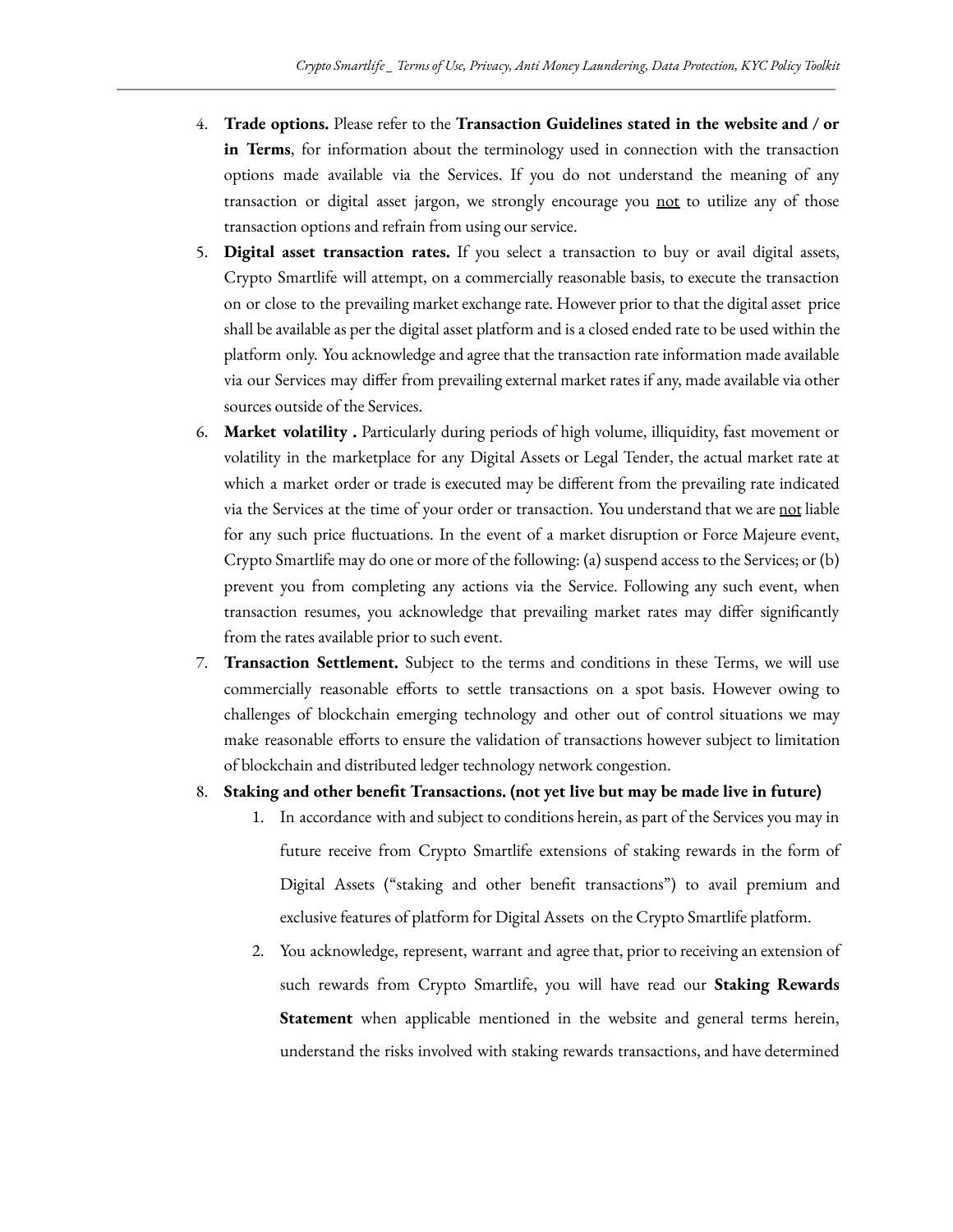that purchasing and earning of Digital Assets with the use of staking rewards is appropriate for you.

- 3. Staking Rewards and other benefit on the Crypto Smartlife platform are made available under the following terms:
	- 1. *Staking Credits.* Crypto Smartlife agrees to establish for your benefit and in your name a scheme for you to receive Digital Assets from Crypto Smartlife to make transactions through your Crypto Smartlife Account (your "Margin Account"). Your staking rewards credit is a component of your Crypto Smartlife Account.
	- 2. *Staking Rewards and Transactions.*
		- 1. Subject to the Terms, Crypto Smartlife agrees to provide to you, and you may obtain from and return to Crypto Smartlife from time to time, staking credits to support transactions (each such provision of Funds, a "staking reward"). No staking reward will occur unless you meet or exceed any minimum balance requirements imposed by Crypto Smartlife for your Account. Moreover, notwithstanding anything to the contrary herein, Crypto Smartlife is under no obligation to make any staking rewards to you and may decline a request to claim staking rewards in its sole discretion.
		- 2. When you use staking rewards and other benefits to effectuate a transaction, you may be entering into a Digital Asset purchase transaction with one or more third-party trader(s) on the Crypto Smartlife platform (each a "Counterparty"). For example, you might use the staking rewards from Crypto Smartlife to buy more tokens from a Counterparty. In executing such transactions, Crypto Smartlife facilitates the transfer of ownership of the applicable Funds from the Counterparty to you (such Funds -- e.g., the Digital asset in the preceding example -- "Received Assets") by registering you as the owner of the Received Assets on Crypto Smartlife's internal blockchain based book-entry system.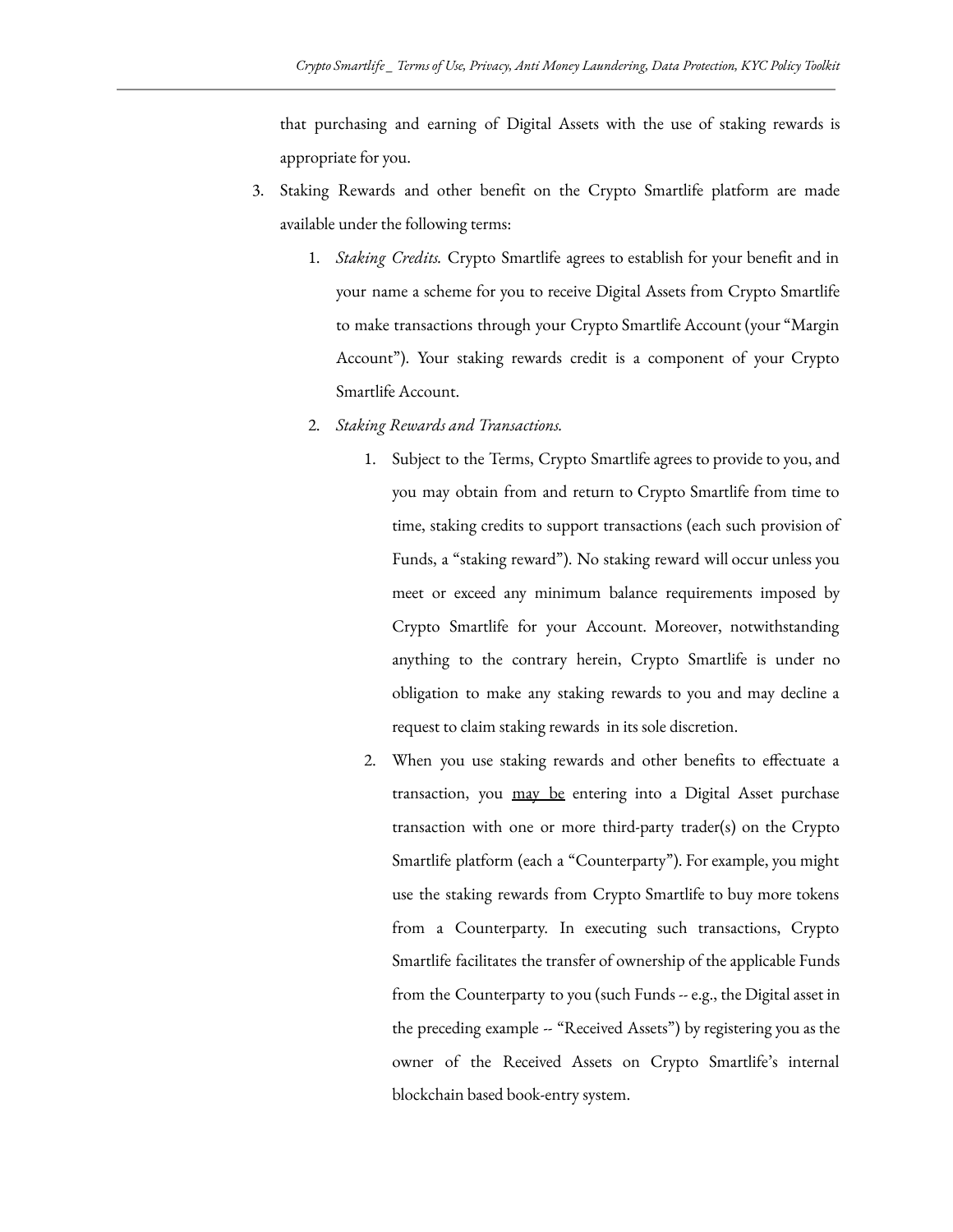- 3. If you are not (or are no longer) eligible to receive staking rewards, each of your then-existing staking rewards will become due and must be terminated: (i) on or before the 30th day after such credit benefit was made; or (ii) immediately upon loss of eligibility if such Staking reward was made earlier than 30 days prior to the date on which you were no longer eligible.
- 3. *Received Assets.* All Received Assets are custodial assets held by Crypto Smartlife for your benefit, as described in further detail below:
	- 1. **Ownership**. Title to Received Assets shall at all times remain with you and shall not transfer to Crypto Smartlife, except as provided herein. As the owner of the Received Assets in your Crypto Smartlife Account, you bear all risk of loss of such Received Assets. None of the Received Assets in your Crypto Smartlife Account are the property of Crypto Smartlife. Crypto Smartlife does not represent or treat Received Assets in your Crypto Smartlife Account as belonging to Crypto Smartlife. Except as required by a valid court order, or except as provided herein, Crypto Smartlife will not sell, transfer, loan, hypothecate or otherwise alienate Received Assets in your Crypto Smartlife Account unless instructed by you or as otherwise authorized by these Terms. For the avoidance of doubt, Crypto Smartlife makes no warranty that Digital Assets in your Crypto Smartlife Account (including Received Assets) are held by you free and clear of any security interest or other lien or encumbrance.
	- 2. **Control**. You control the Received Assets held in your Crypto Smartlife Account. At any time, subject to outages, downtime, and other applicable policies and the restrictions described herein, you may withdraw your Received Assets by transferring them to an External Account when such feature is live. Ordinarily it shall be used for availing premium features on the platform and for no other purpose.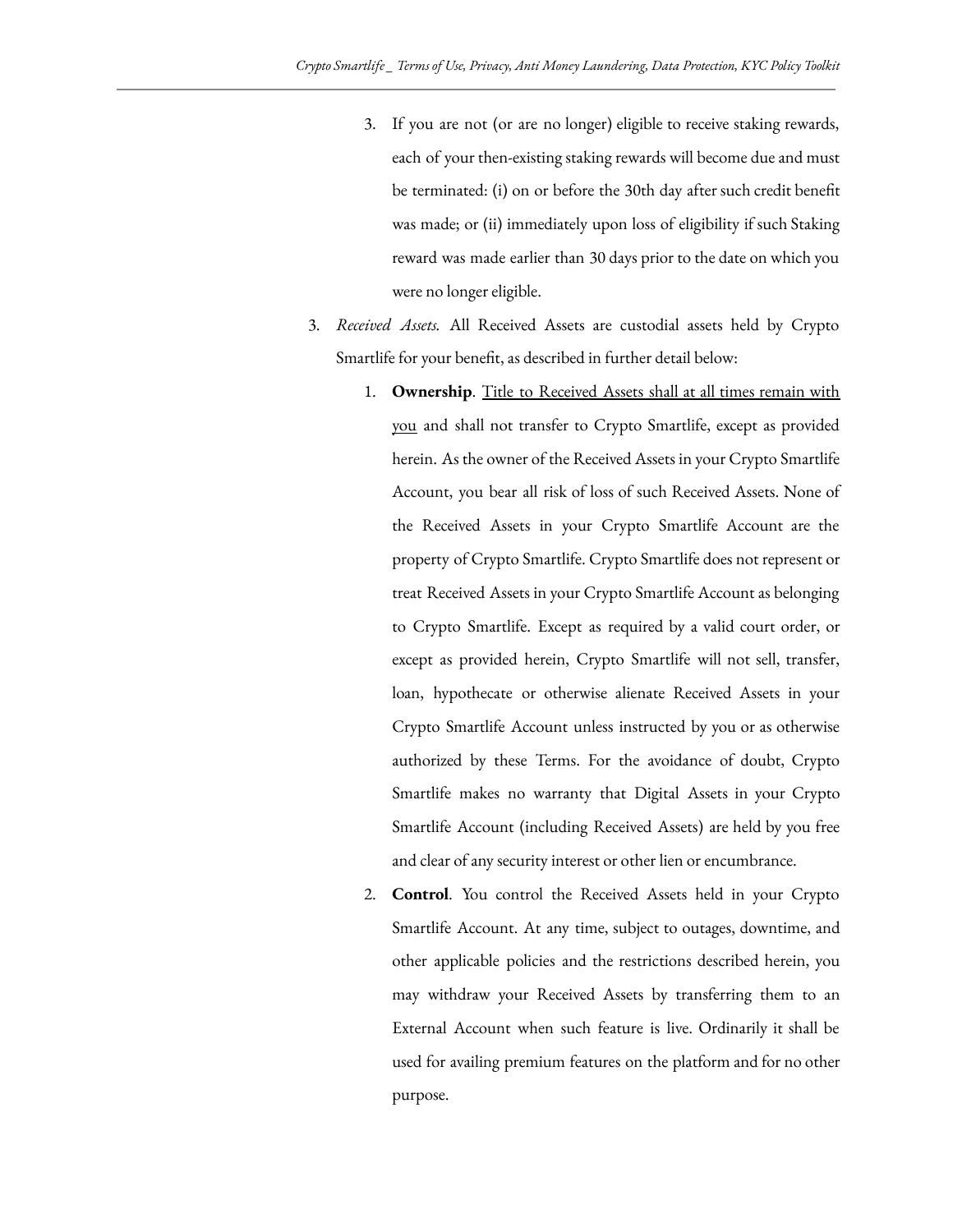- 4. *Terminating staking rewards Extensions.* To terminate a staking rewards, you must transfer sufficient Funds from your Crypto Smartlife Account to Crypto Smartlife through the Services. The Funds you use to terminate a staking rewards must be the same asset type as the denomination of the staking rewards (for example, you must terminate a digital asset-denominated staking rewards by transferring digital asset from your Crypto Smartlife Account to Crypto Smartlife through the Services). You may terminate a staking reward by either: (i) directing immediately available Funds in your Crypto Smartlife Account to Crypto Smartlife by availment of any premium service; or (ii) selling requisite Collateral Assets (as defined below) if any, or other assets in your Crypto Smartlife Account on the Crypto Smartlife platform and applying the proceeds to the termination of the corresponding staking rewards. Prior to satisfying the corresponding staking rewards pursuant to the preceding sentence, Received Assets and requisite Collateral Assets may not be otherwise transferred to an External Account or traded on the Crypto Smartlife platform.
- 5. *Restrictions on your Crypto Smartlife Account subject to satisfaction of your staking rewards obligations.*
	- 1. You agree to maintain in your Crypto Smartlife Account, at all times during the term of a staking rewards, a specified minimum amount of Funds approved by Crypto Smartlife to qualify as collateral ("Collateral Assets"). This minimum amount of Collateral Assets (the "Maintenance Requirement"). This minimum amount of Collateral Assets (the "Maintenance Requirement") will be defined through the Services and you will be notified of any changes to the Maintenance Requirement prior to those changes taking effect. Such notice shall indicate the effective date for those changes.
	- 2. A list of assets approved by Crypto Smartlife to be eligible as Collateral Assets will be defined through the Services and certain Digital Assets may only be valued as collateral on a discounted basis.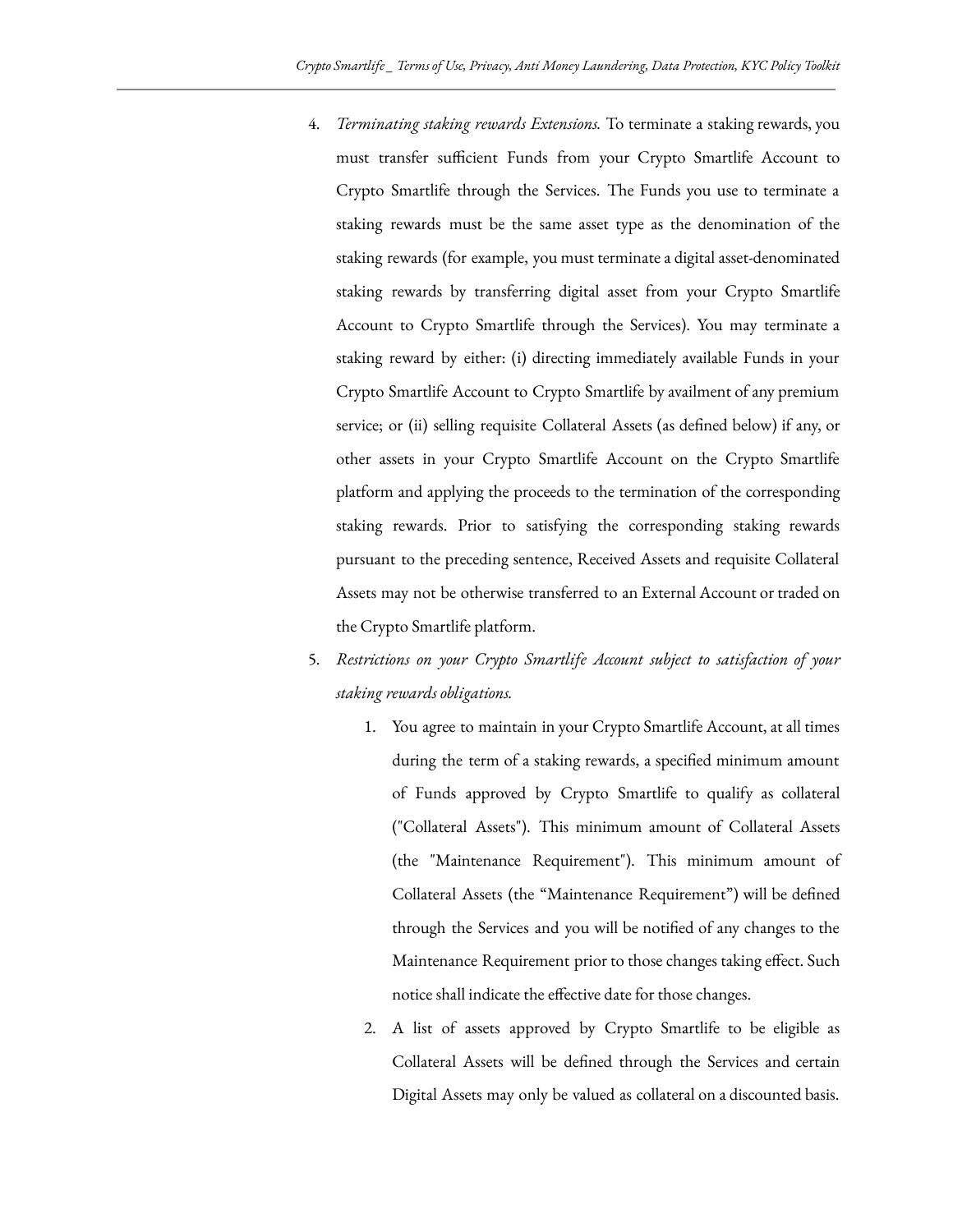You will be notified of any changes to the list of eligible Collateral Assets or discounts applied to the valuation thereof prior to those changes taking effect. Such notice shall indicate the effective date for those changes.

- 3. For purposes of calculating your compliance with the Maintenance Requirement, Crypto Smartlife will calculate (subject to any discounts) the market value of Collateral Assets on a continuous basis based on the prevailing value of each Digital Asset on one or more Digital Asset exchanges, including those operated by Crypto Smartlife if any. Crypto Smartlife has discretion to select Digital Asset exchanges for purposes of calculating this market value that Crypto Smartlife, in its reasonable judgment, believes offers a reasonable valuation of a Digital Asset.
- 4. You hereby authorize and instruct Crypto Smartlife, in the event the value of your Collateral Assets falls below the Maintenance Requirement, to, without further notice to you: (a) place a market order on the Crypto Smartlife platform, on your behalf, to sell your Received Assets and apply the proceeds towards terminating your staking reward Extension(s); and/or (b) liquidate such other Funds in your account in the manner and amount practicable, in Crypto Smartlife's reasonable discretion, to terminate the staking rewards either in full, or in an amount sufficient, in Crypto Smartlife's reasonable discretion, to restore the value of your Collateral Assets to an amount equal to or exceeding the Maintenance Requirement.
- 6. *Staking Reward Period.* Is the period when the staking rewards are earned on eligibility. However, we may, in our sole discretion, modify any or all existing and/or future Staking Reward Periods (i) in accordance with any information we make available on our website or provide to you in any other manner, or (ii) otherwise in connection with our exercise of any of our rights and obligations under these Terms. You hereby authorize and instruct Crypto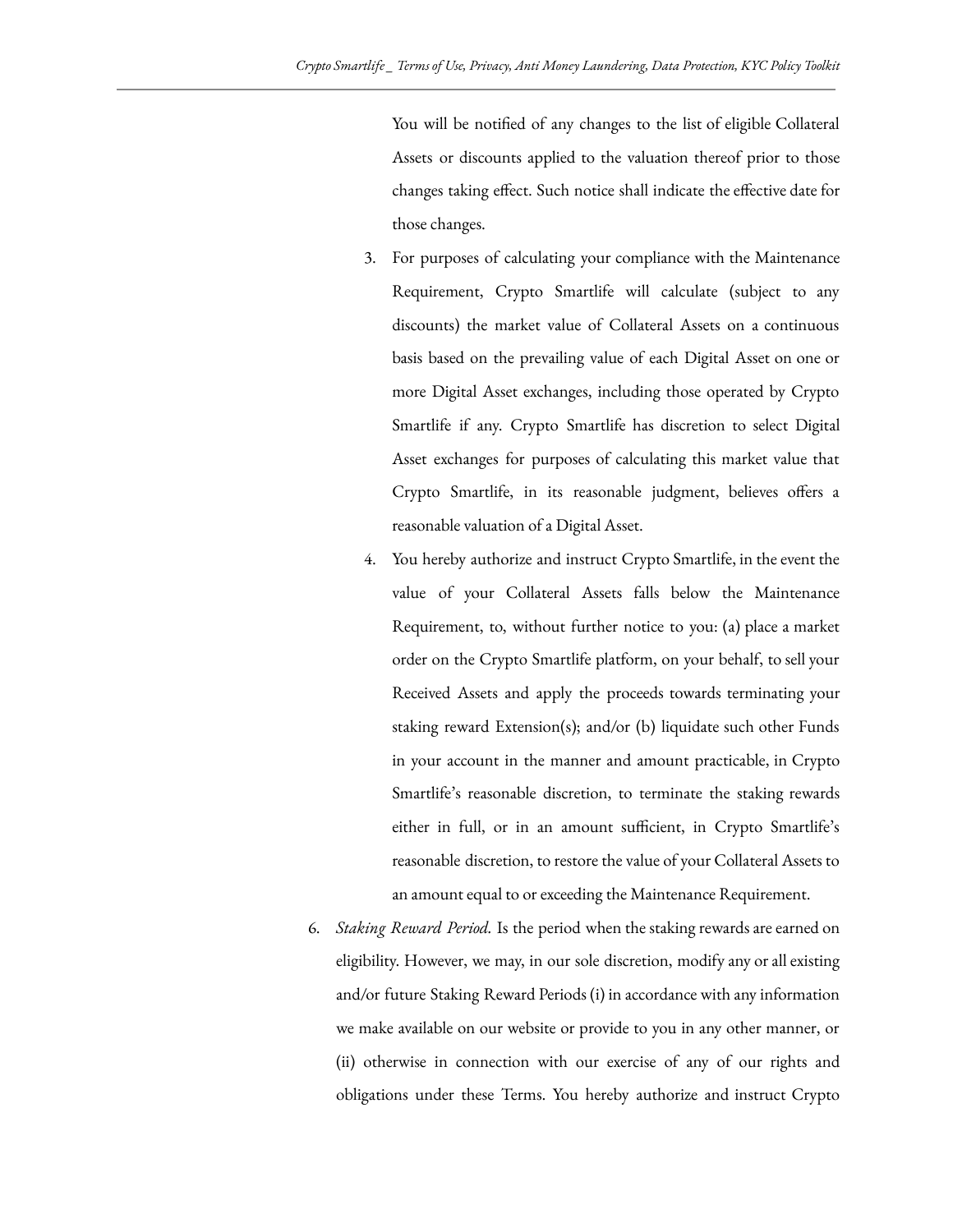Smartlife, for (a) place a transaction on the Crypto Smartlife platform, on your behalf, to sell your Received Assets and apply the proceeds to the staking rewards credit on your standing instructions; and/or (b) liquidate such other Funds in your account, in the manner and amount practicable, in Crypto Smartlife's reasonable discretion, to terminate the staking rewards holding collateral asset.

- 7. *Payment of Fees; Default.*
	- 1. Fees charged on and in connection with any staking rewards shall be at the applicable rates and methods of computation specified in the **Fee Schedule** (the "Staking Fees"). If at any time and for any reason, the staking Fees on any staking reward credits made under these Terms exceeds the maximum rates permitted to be charged by Crypto Smartlife to you under applicable law, the parties hereto agree that the staking Fees shall be reduced automatically to the maximum rates permitted to be charged under applicable law.
	- 2. Upon your failure to satisfy the Maintenance Requirement, to make any payment of fees, including staking Fees, when due or to terminate a staking reward when required, or upon otherwise materially breaching this clause, your staking rewards shall be immediately due and must be terminated (and any accrued and unpaid fees thereon and any fees and costs of collection must be paid) and, to the extent permitted by applicable law and in addition to any other remedies available to it, Crypto Smartlife, in its sole discretion, may apply the proceeds from the sale of any Digital Assets in your Account, whether such Digital Assets are considered Collateral Assets as defined in the Terms or not, first to the payment of any outstanding fees, commissions, charges or other expenses then due to Crypto Smartlife, and then to the termination of your staking rewards. If your Crypto Smartlife Account balance becomes negative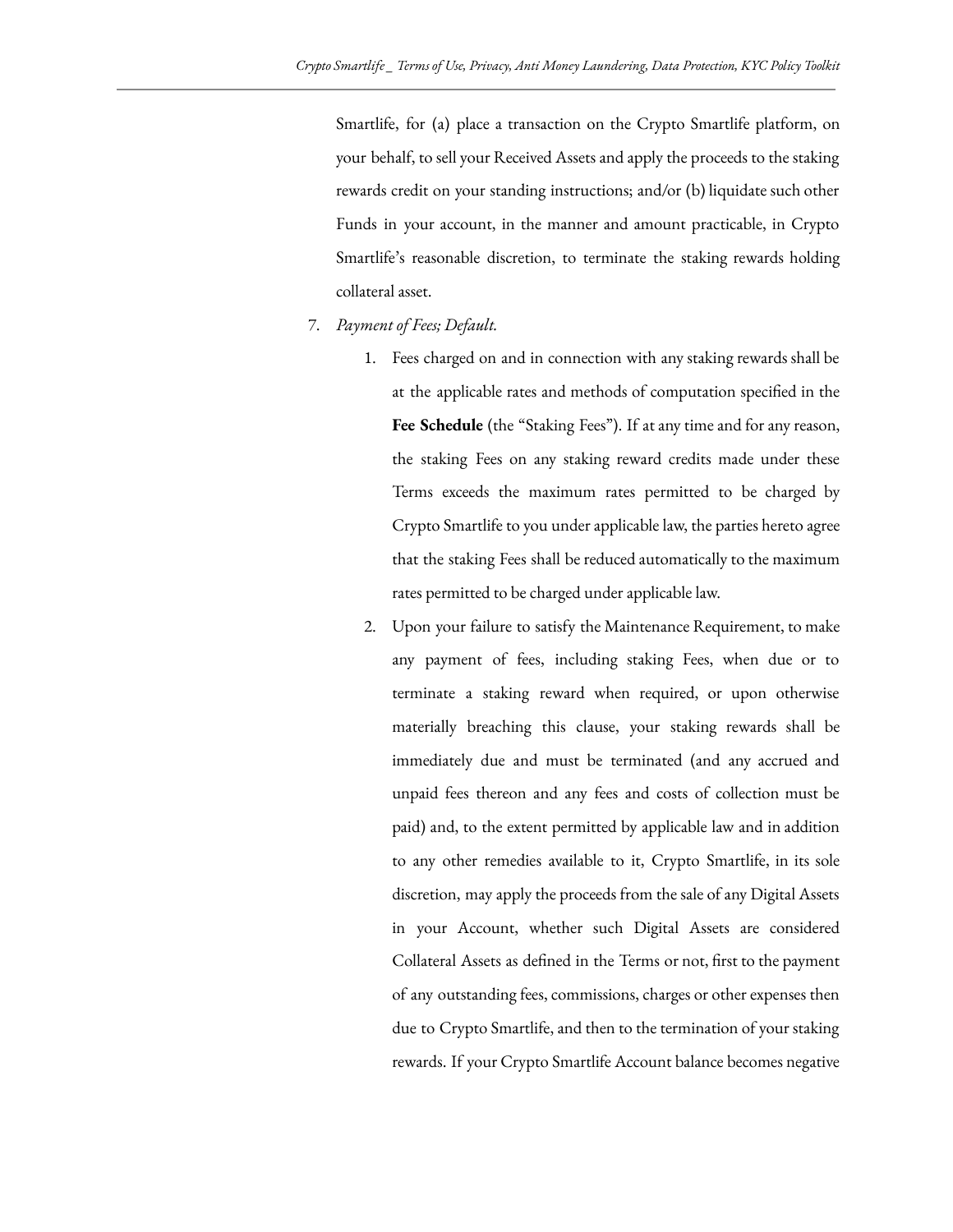in any case whatsoever, you agree to pay the amount of Funds owed to Crypto Smartlife within 24 hours.

8. *Discontinuance of staking rewards Services.* In exercising its rights mentioned herein after, Crypto Smartlife may, irrespective of any staking rewards credit Period for any outstanding staking rewards, cease making available credit Extensions for certain Digital Assets for any or all users. You hereby authorize and instruct Crypto Smartlife, without notice to you, as of the date that Crypto Smartlife elects, to: (a) liquidate your Received Assets, in the manner practicable, in Crypto Smartlife's reasonable discretion, and apply the proceeds to the termination of the staking rewards; and/or (b) liquidate such other Funds in your account, in the manner and amount practicable, in Crypto Smartlife's reasonable discretion, to terminate the staking rewards credits in full.

#### **8. Risk Disclosure**

- 1. **Transaction risks.** You acknowledge and agree that you shall access and use the Services at your own risk. The risk of loss in transacting Digital Asset can be substantial. You should, therefore, carefully consider whether such transacting is suitable for you in light of your circumstances and financial resources. You should be aware of the following points:
	- 1. You may sustain a total loss of the Funds in your Crypto Smartlife Account, and, in some cases, you may incur losses beyond such Funds.
	- 2. One listed, Placing contingent orders, such as "stop-loss" or "stop-limit" orders, will not necessarily limit your losses to the intended amounts, since market conditions may make it impossible to execute such orders.
	- 3. All Digital Asset positions involve risk, including a risk to non utilise the token for the intended purpose on the Crypto Smartlife platform.
	- 4. The use of leverage can work against you as well as for you and can lead to large losses as well as gains. Digital assets is in no way an assurance for the promised service though adequate safeguards for quality of service shall be put in place however the digital asset industry is highly volatile and you enter in such transactions at your own risk and for your own risk or rewards with no liability towards Crypto Smartlife.

**ALL OF THE POINTS NOTED ABOVE APPLY TO ALL DIGITAL ASSET TRANSACTIONS. THIS BRIEF STATEMENT CANNOT, OF COURSE, DISCLOSE ALL THE RISKS AND OTHER ASPECTS ASSOCIATED WITH THESE TRANSACTIONS.**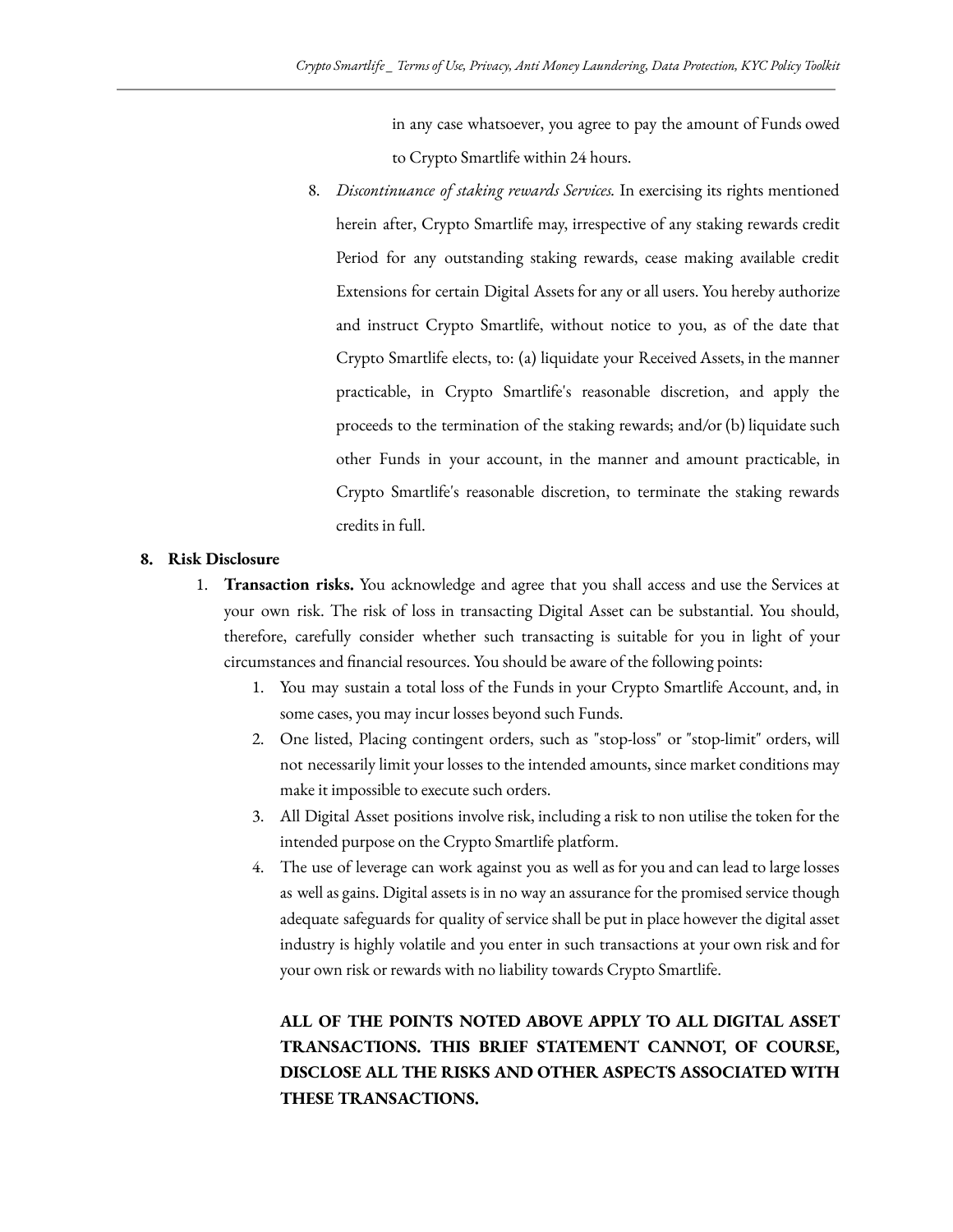2. **Internet transmission risks.** You acknowledge that there are risks associated with utilizing an Internet-based trading system including, but not limited to, the failure of hardware, software, and Internet connections. You acknowledge that Crypto Smartlife shall not be responsible for any communication failures, disruptions, errors, distortions or delays you may experience when trading via the Services, however caused.

# 9. **Digital Asset Terms of Sale**

This Section applies only when you use the Services to purchase or utilise Digital Assets directly from Crypto Smartlife, a service available in limited jurisdictions only.

- 1. **Prices; Availability.** All digital asset prices reflect the rates applicable to the purchase or utilisation of Digital Assets, an alternative form of Digital Assets identified in your purchase order. All Digital Asset sales and purchases by Crypto Smartlife are subject to availability, and we reserve the right to discontinue the sale and purchase of Digital Assets without notice.
- 2. **Quotes.** Prior to completing your purchase of Digital Assets from Crypto Smartlife, we will provide notice of the amount of Digital Assets you intend to purchase or utilise and the amount of Funds you will be required to pay to Crypto Smartlife to receive such Digital Assets. You agree to comply with any terms and conditions provided within such notice to complete your purchase transaction.
- 3. **Errors.** In the event of an error, whether via our Services, in a purchase order confirmation, in processing your purchase, or otherwise, we reserve the right to correct such error and revise your purchase transaction accordingly (including charging the correct price) or to cancel the purchase and refund any amount received. Your sole remedy in the event of an error is to cancel your purchase order transaction and obtain a refund of any amount charged if applicable.
- 4. **Payment Method.** Only valid payment methods specified by us may be used to purchase Digital Assets. By placing an order to purchase Digital Assets from Crypto Smartlife, you represent and warrant that (a) you are authorized to use the designated payment method and (b) you authorize us, or our payment processor, to charge your designated payment method. If the payment method you designate cannot be verified, is invalid or is otherwise not acceptable, your purchase order may be suspended or cancelled automatically. You agree to resolve any problems we encounter in order to proceed with your purchase order.
- 5. **No Returns or Refunds.** All sales and purchases of Digital Assets by Crypto Smartlife via the Services are final. We do not accept any returns or provide refunds for your purchase of Digital Assets from Crypto Smartlife, except as otherwise provided in these Terms.

## **10. Fees**

1. **Amount of Fees.** In addition to the fees specified in clause 7 above, you agree to pay Crypto Smartlife the transaction fees for trades completed via our Services ("**Fees**") as made available via the **Fees Info** ("**Fee Schedule**") on the website, which we may change from time to time. Changes to the Fee Schedule are effective as of the effective date indicated in the posting of the revised Fee Schedule to the Services, and will apply prospectively to any trades that take place following the effective date of such revised Fee Schedule.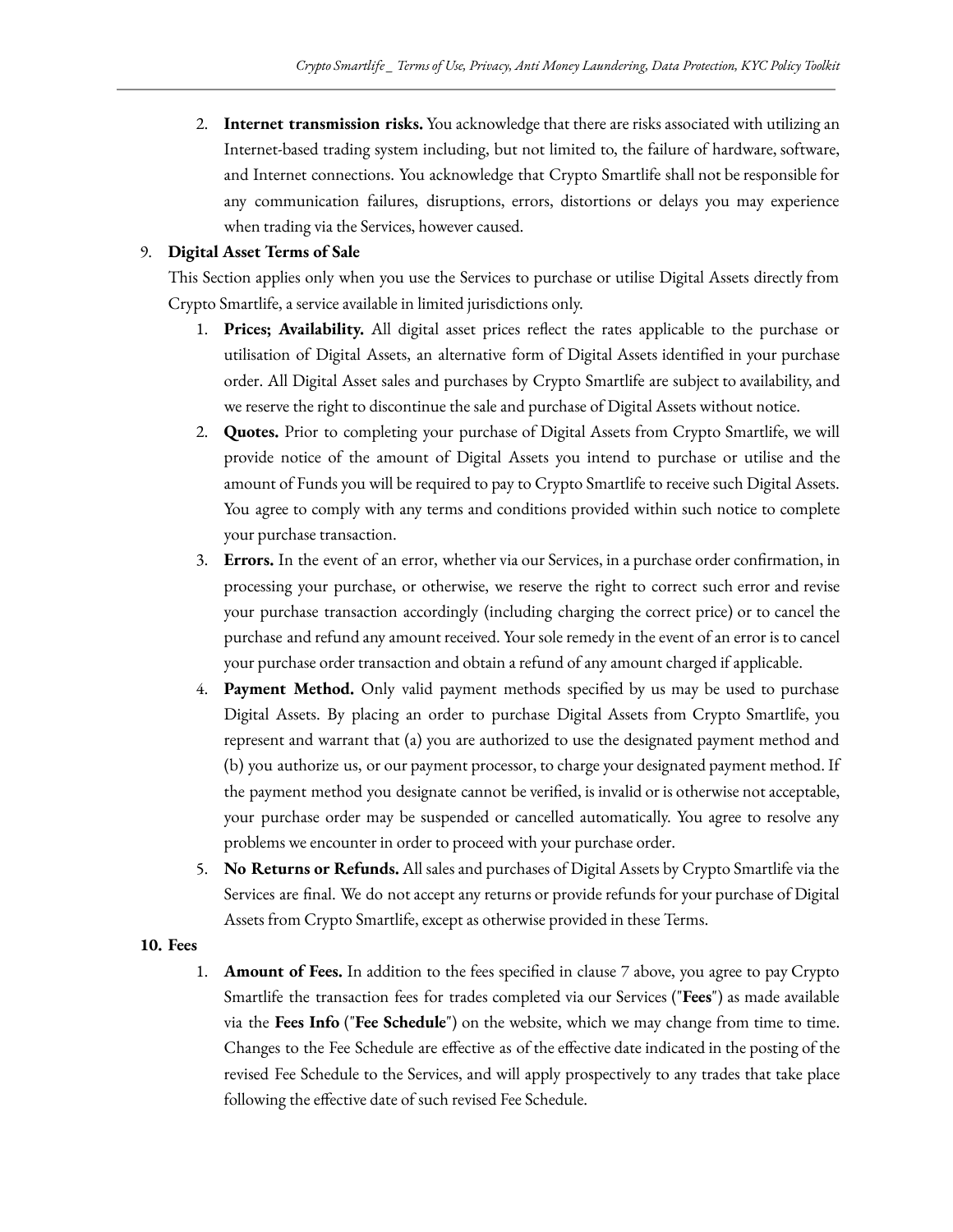- 2. **Third-Party Fees.** In addition to the Fees, your External Account may impose fees in connection with your use of your designated External Account via the Services. Any fees imposed by your External Account provider will not be reflected on the transaction screens containing information regarding applicable Fees. **You are solely responsible for paying any fees imposed by an External Account provider.**
- 3. **Payment of Fees.** You authorize us, or our designated payment processor, to charge or deduct your Crypto Smartlife Account Funds for any applicable Fees owed in connection with trades you complete via the Services.
- 4. **Collection-Related Costs.** If you fail to pay Fees or any other amounts owed to Crypto Smartlife under these Terms and Crypto Smartlife refers your account(s) to a third party for collection, then Crypto Smartlife will charge you the lesser of an 18% collection fee or the maximum percentage permitted by applicable law, to cover Crypto Smartlife's collection-related costs.

# **11. Electronic Notices**

- 1. **Consent to Electronic Delivery.** You agree and consent to receive electronically all communications, agreements, documents, receipts, notices and disclosures (collectively, "**Communications**") that Crypto Smartlife provides in connection with your Crypto Smartlife Account and/or use of the Crypto Smartlife Services. You agree that Crypto Smartlife may provide these Communications to you by posting them via the Services, by emailing them to you at the email address you provide, and/or by sending an SMS or text message to a mobile phone number that you provide. Your carrier's normal messaging, data and other rates and fees may apply to any mobile Communications. You should maintain copies of electronic Communications by printing a paper copy or saving an electronic copy. You may also contact us through email support to request additional electronic copies of Communications or, for a fee, paper copies of Communications (as described below).
- 2. **Hardware and Software Requirements.** In order to access and retain electronic Communications, you will need a computer with an Internet connection that has a current web browser with cookies enabled and 128-bit encryption. You will also need to have a valid email address on file with Crypto Smartlife and have sufficient storage space to save past Communications or an installed printer to print them.
- 3. **Withdrawal of Consent.** You may withdraw your consent to receive electronic Communications by sending a withdrawal notice to support. If you decline or withdraw consent to receive electronic Communications, Crypto Smartlife may suspend or terminate your use of the Services. Unsubscribe requests submitted **on general email** may take up to 10 business days to process.
- 4. **Requesting Paper Copies.** If, after you consent to receive Communications electronically, you would like a paper copy of a Communication we previously sent you, you may request a copy within 30 days after the date we provided the Communication to you by contacting support. In order for us to send paper copies to you, you must have a current street address on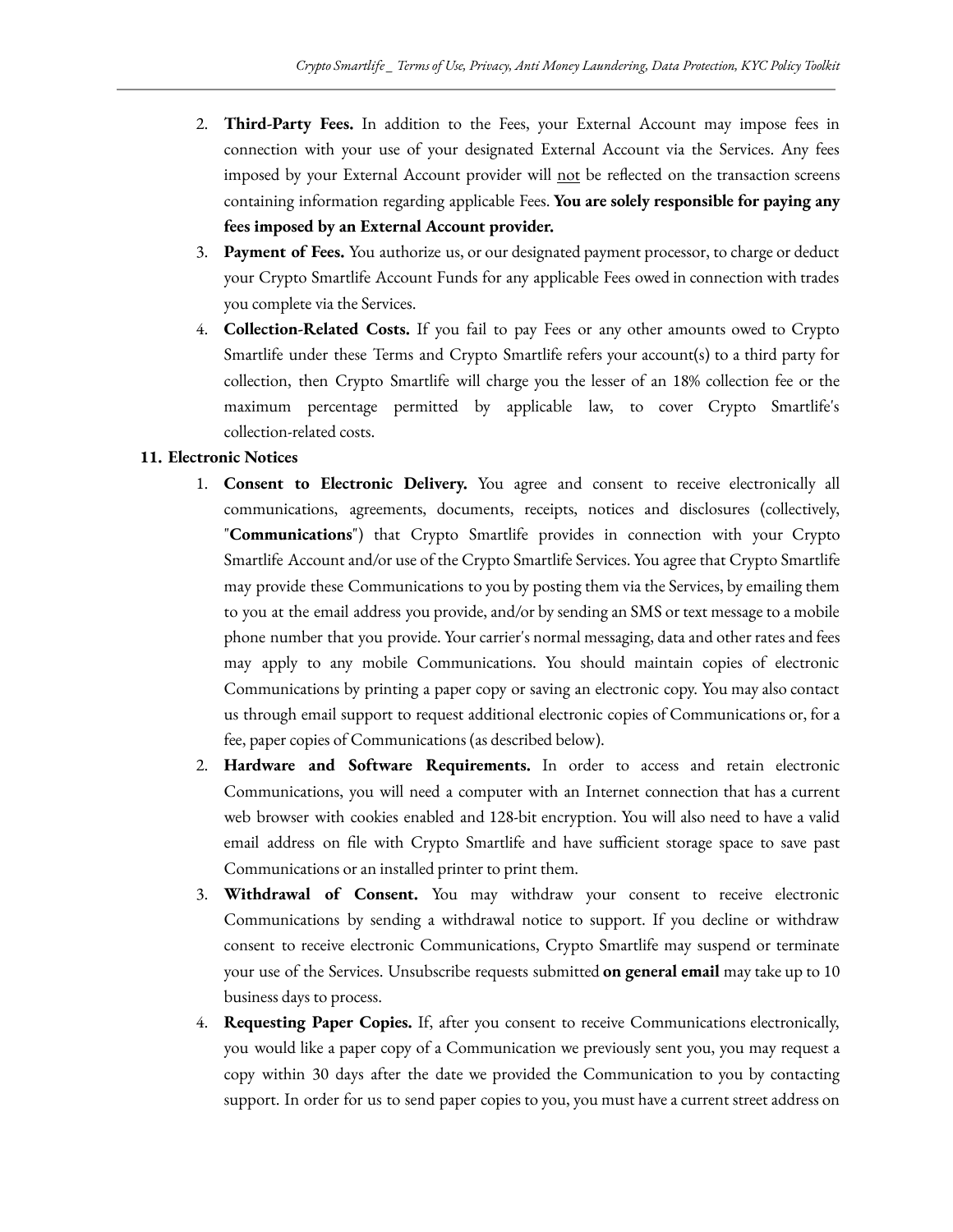file with Crypto Smartlife. Please note that Crypto Smartlife operates exclusively online and it is very burdensome for us to produce paper copies of Communications. Therefore, if you request paper copies, you understand and agree that Crypto Smartlife may charge you a processing fee, in the amount described in the **Fee Schedule**, for each page of Communication requested.

5. **Updating Contact Information.** It is your responsibility to keep your email address and/or mobile phone number on file with Crypto Smartlife up to date so that Crypto Smartlife can communicate with you electronically. You understand and agree that if Crypto Smartlife sends you an electronic Communication but you do not receive it because your email address or mobile phone number on file is incorrect, out of date, blocked by your service provider, or you are otherwise unable to receive electronic Communications, Crypto Smartlife will be deemed to have provided the Communication to you. Please note that if you use a spam filter that blocks or re-routes emails from senders not listed in your email address book, you must add Crypto Smartlife to your email address book so that you will be able to receive the Communications we send to you. You can update your email address, mobile phone number or street address at any time by logging into your Crypto Smartlife Account or by sending such information to support. If your email address or mobile phone number becomes invalid such that electronic Communications sent to you by Crypto Smartlife are returned, Crypto Smartlife may deem your account to be inactive, and you may not be able to complete any transaction via our Services until we receive a valid, working email address or mobile phone number from you.

# 12. **Unclaimed Property**

If for any reason Crypto Smartlife is holding Funds in your Crypto Smartlife Account on your behalf, and Crypto Smartlife is unable to return your Funds to your designated External Account after a period of inactivity, then Crypto Smartlife may report and remit such Funds in accordance with applicable state unclaimed property laws.

# 13. **Acceptable Use**

When accessing or using the Services, you agree that you will not violate any law, contract, intellectual property or other third-party right or commit a tort, and that you are solely responsible for your conduct while using our Services. Without limiting the generality of the foregoing, you agree that you will not:

- 1. Use our Services in any manner that could interfere with, disrupt, negatively affect or inhibit other users from fully enjoying our Services, or that could damage, disable, overburden or impair the functioning of our Services in any manner;
- 2. Use our Services to pay for, support or otherwise engage in any illegal gambling activities; fraud; money-laundering; or terrorist activities; or other illegal activities;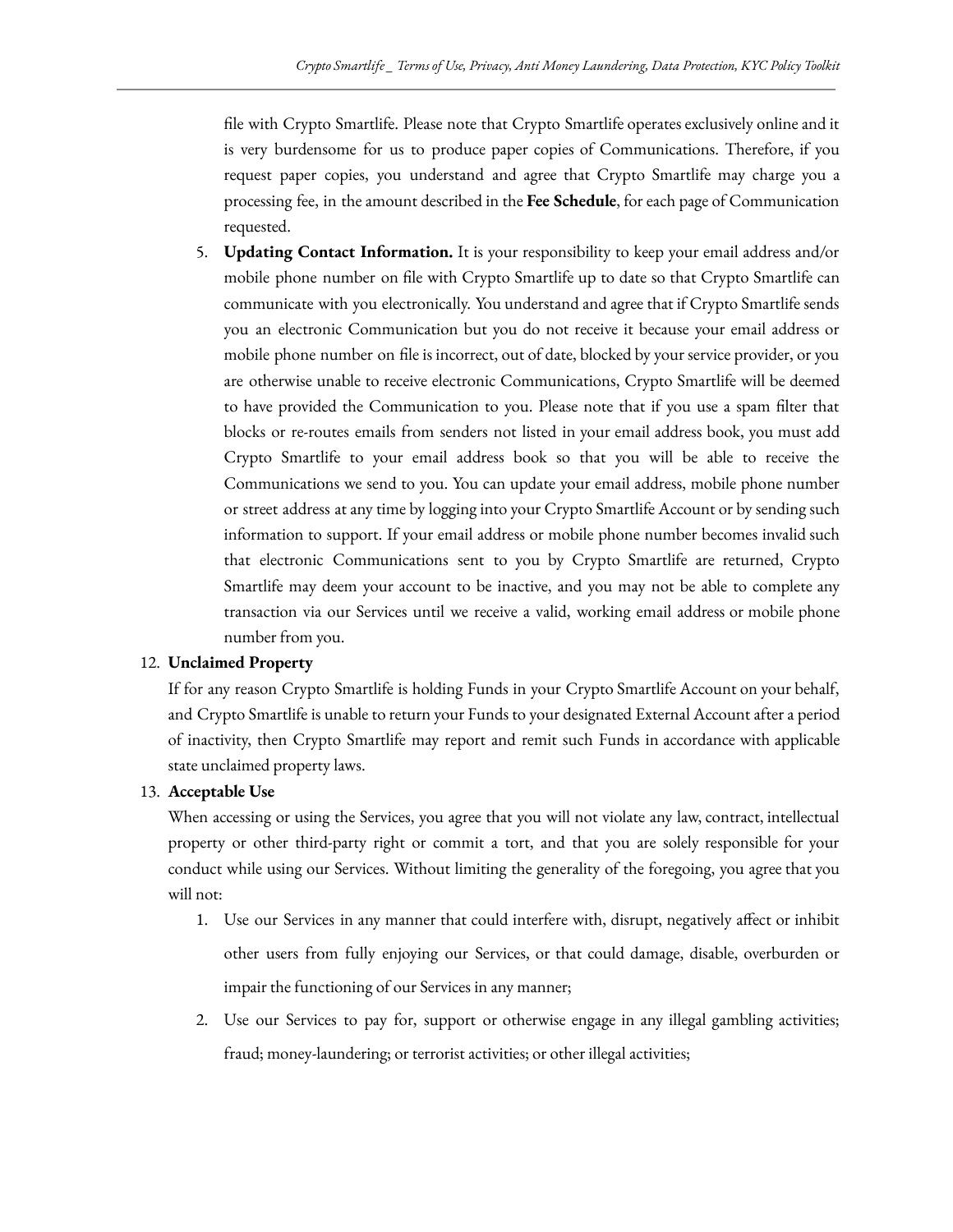- 3. Use any robot, spider, crawler, scraper or other automated means or interface not provided by us to access our Services or to extract data;
- 4. Use or attempt to use another user's account without authorization;
- 5. Attempt to circumvent any content filtering techniques we employ, or attempt to access any service or area of our Services that you are not authorized to access;
- 6. Develop any third-party applications that interact with our Services without our prior written consent;
- 7. Provide false, inaccurate, or misleading information; and
- 8. Encourage or induce any third party to engage in any of the activities prohibited under this Section.

#### 14. **Feedback**

We will own exclusive rights, including all intellectual property rights, to any feedback, suggestions, ideas or other information or materials regarding Crypto Smartlife or our Services that you provide, whether by email, posting through our Services or otherwise ("Feedback"). Any Feedback you submit is non-confidential and shall become the sole property of Crypto Smartlife. We will be entitled to the unrestricted use and dissemination of such Feedback for any purpose, commercial or otherwise, without acknowledgment or compensation to you. You waive any rights you may have to the Feedback (including any copyrights or moral rights). Do not send us Feedback if you expect to be paid or want to continue to own or claim rights in them; your idea might be great, but we may have already had the same or a similar idea and we do not want disputes. We also have the right to disclose your identity to any third party who is claiming that any content posted by you constitutes a violation of their intellectual property rights, or of their right to privacy. We have the right to remove any posting you make on our website if, in our opinion, your post does not comply with the content standards set out in this section.

#### 15. **Copyrights and Other Intellectual Property Rights**

Unless otherwise indicated by us, all copyright and other intellectual property rights in all content and other materials contained on our website or provided in connection with the Services, including, without limitation, the Crypto Smartlife or Crypto Smartlife logo and all designs, text, graphics, pictures, information, data, software, sound files, other files and the selection and arrangement thereof (collectively, "**Crypto Smartlife Materials**") are the proprietary property of Crypto Smartlife or our licensors or suppliers and are protected by India and international copyright laws and other intellectual property rights laws.

We hereby grant you a limited, nonexclusive and non-sublicensable license to access and use the Crypto Smartlife Materials for your personal or internal business use. Such license is subject to these Terms and does not permit (a) any resale of the Crypto Smartlife Materials; (b) the distribution, public performance or public display of any Crypto Smartlife Materials; (c) modifying or otherwise making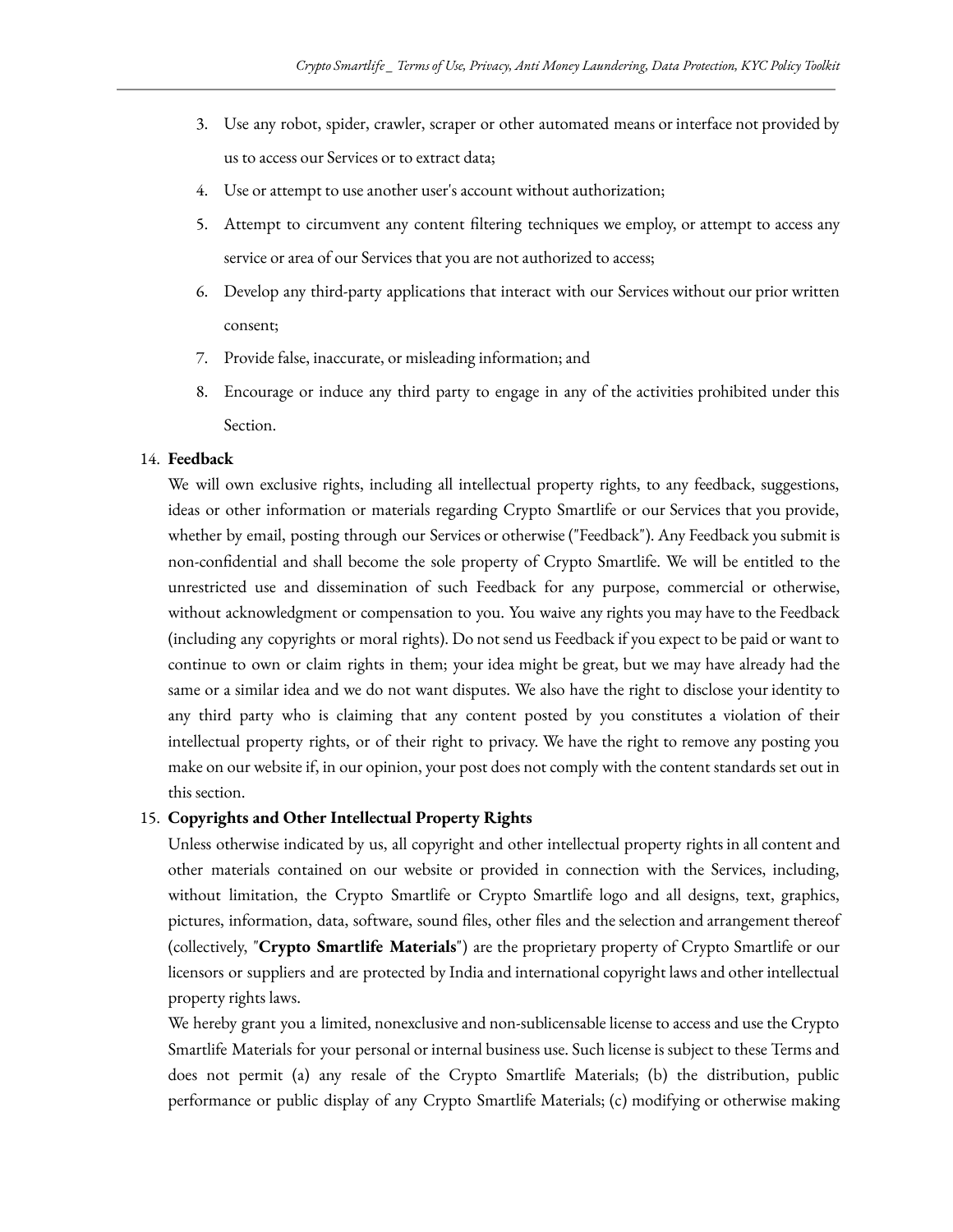any derivative uses of the Crypto Smartlife Materials, or any portion thereof; or (d) any use of the Crypto Smartlife Materials other than for their intended purposes. The license granted under this Section will automatically terminate if we suspend or terminate your access to the Services.

#### 16. **Trademarks**

"Crypto Smartlife," the Crypto Smartlife logo and any other Crypto Smartlife product or service names, logos or slogans that may appear on our Services are trademarks of Crypto Smartlife, in Singapore and in other countries, and may not be copied, imitated or used, in whole or in part, without our prior written permission. You may not use any trademark, product or service name of Crypto Smartlife without our prior written permission, including without limitation any metatags or other "hidden text" utilizing any trademark, product or service name of Crypto Smartlife. In addition, the look and feel of our Services, including all page headers, custom graphics, button icons and scripts, is the service mark, trademark and/or trade dress of Crypto Smartlife and may not be copied, imitated or used, in whole or in part, without our prior written permission. All other trademarks, registered trademarks, product names and company names or logos mentioned through our Services are the property of their respective owners. Reference to any products, services, processes or other information, by name, trademark, manufacturer, supplier or otherwise does not constitute or imply endorsement, sponsorship or recommendation by us.

## 17. **Third-Party Content**

In using our Services, you may view content provided by third parties, including links to web pages of such parties, including but not limited to Facebook and Twitter links ("Third-Party Content"). We do not control, endorse or adopt any Third-Party Content and shall have no responsibility for Third-Party Content, including without limitation material that may be misleading, incomplete, erroneous, offensive, indecent or otherwise objectionable. In addition, your business dealings or correspondence with such third parties are solely between you and the third parties. We are not responsible or liable for any loss or damage of any sort incurred as the result of any such dealings, and you understand that your use of Third-Party Content, and your interactions with third parties, is at your own risk.

#### 18. **Suspension; Termination**

In the event of any Force Majeure Event, breach of these Terms, or any other event that would make provision of the Services commercially unreasonable for Crypto Smartlife, we may, in our discretion and without liability to you, with or without prior notice, suspend your access to all or a portion of our Services. We may terminate your access to the Services in our sole discretion, immediately and without prior notice, and delete or deactivate your Crypto Smartlife Account and all related information and files in such account without liability to you, including, for instance, in the event that you breach any term of these Terms. In the event of termination, Crypto Smartlife will attempt to return any Funds stored in your Crypto Smartlife Account not otherwise owed to Crypto Smartlife, unless Crypto Smartlife believes you have committed fraud, negligence or other misconduct.

#### 19. **Discontinuance of Services**

We may, in our sole discretion and without liability to you, with or without prior notice and at any time, modify or discontinue, temporarily or permanently, any portion of our Services.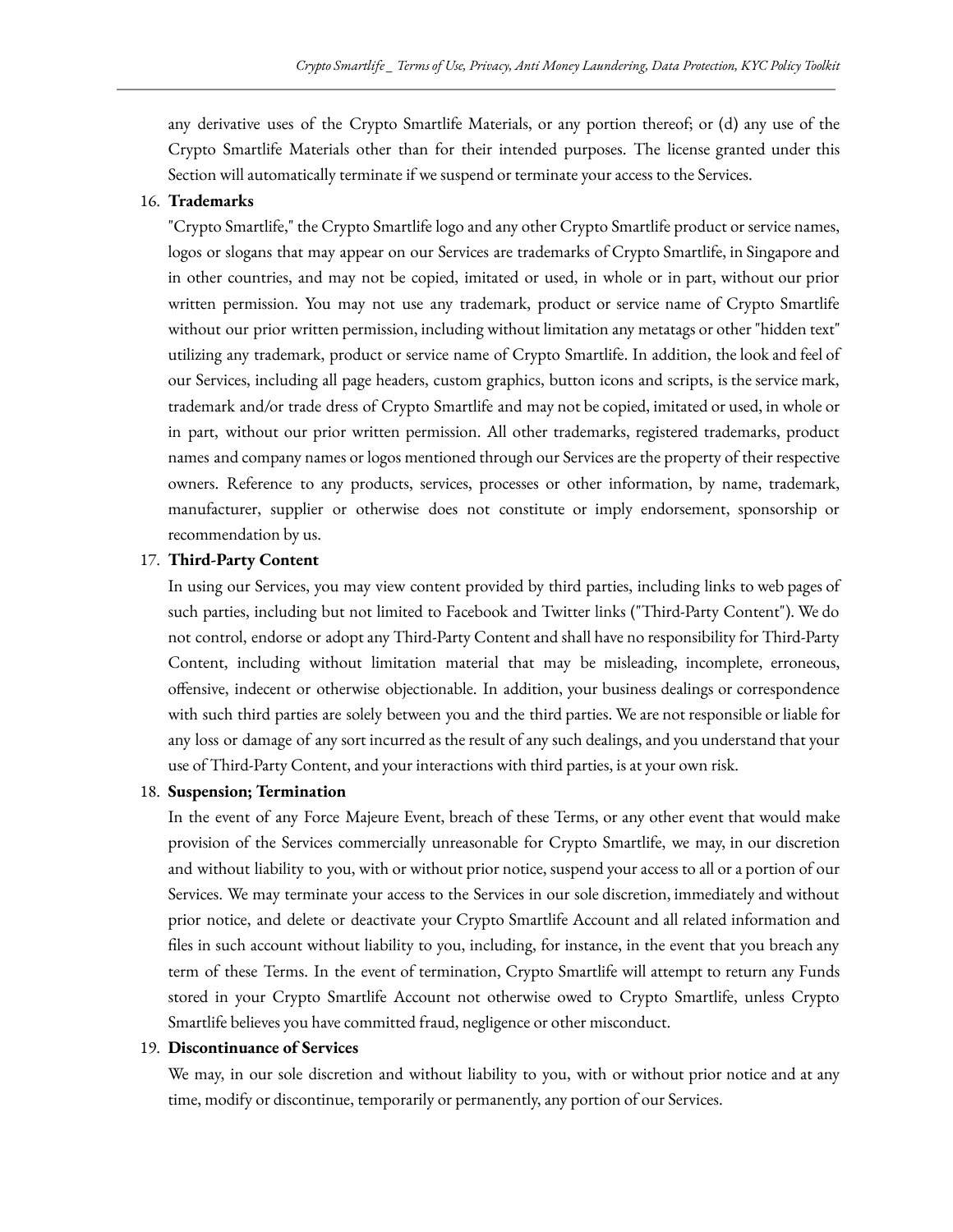# 20. **Disclaimer of Warranties**

EXCEPT AS EXPRESSLY PROVIDED TO THE CONTRARY IN A WRITING BY US, OUR SERVICES ARE PROVIDED ON AN "AS IS" AND "AS AVAILABLE" BASIS. WE EXPRESSLY DISCLAIM, AND YOU WAIVE, ALL WARRANTIES OF ANY KIND, WHETHER EXPRESS OR IMPLIED, INCLUDING, WITHOUT LIMITATION, IMPLIED WARRANTIES OF MERCHANTABILITY, FITNESS FOR A PARTICULAR PURPOSE, TITLE AND NON-INFRINGEMENT AS TO OUR SERVICES, INCLUDING THE INFORMATION, CONTENT AND MATERIALS CONTAINED THEREIN.

YOU ACKNOWLEDGE THAT INFORMATION YOU STORE OR TRANSFER THROUGH OUR SERVICES MAY BECOME IRRETRIEVABLY LOST OR CORRUPTED OR TEMPORARILY UNAVAILABLE DUE TO A VARIETY OF CAUSES, INCLUDING SOFTWARE FAILURES, PROTOCOL CHANGES BY THIRD PARTY PROVIDERS, INTERNET OUTAGES, FORCE MAJEURE EVENT OR OTHER DISASTERS INCLUDING THIRD PARTY DDOS ATTACKS, SCHEDULED OR UNSCHEDULED MAINTENANCE, OR OTHER CAUSES EITHER WITHIN OR OUTSIDE OUR CONTROL. YOU ARE SOLELY RESPONSIBLE FOR BACKING UP AND MAINTAINING DUPLICATE COPIES OF ANY INFORMATION YOU STORE OR TRANSFER THROUGH OUR SERVICES.

Some jurisdictions do not allow the disclaimer of implied terms in contracts with consumers, so some or all of the disclaimers in this section may not apply to you.

# 21. **Limitation of Liability**

(a) EXCEPT AS OTHERWISE REQUIRED BY LAW, IN NO EVENT SHALL Crypto Smartlife, OUR DIRECTORS, MEMBERS, EMPLOYEES OR AGENTS BE LIABLE FOR ANY SPECIAL, INDIRECT OR CONSEQUENTIAL DAMAGES, OR ANY OTHER DAMAGES OF ANY KIND, INCLUDING BUT NOT LIMITED TO LOSS OF USE, LOSS OF PROFITS OR LOSS OF DATA, WHETHER IN AN ACTION IN CONTRACT, TORT (INCLUDING BUT NOT LIMITED TO NEGLIGENCE) OR OTHERWISE, ARISING OUT OF OR IN ANY WAY CONNECTED WITH THE USE OF OR INABILITY TO USE OUR SERVICES OR THE Crypto Smartlife MATERIALS, INCLUDING WITHOUT LIMITATION ANY DAMAGES CAUSED BY OR RESULTING FROM RELIANCE BY ANY USER ON ANY INFORMATION OBTAINED FROM Crypto Smartlife, OR THAT RESULT FROM MISTAKES, OMISSIONS, INTERRUPTIONS, DELETION OF FILES OR EMAIL, ERRORS, DEFECTS, VIRUSES, DELAYS IN OPERATION OR TRANSMISSION OR ANY FAILURE OF PERFORMANCE, WHETHER OR NOT RESULTING FROM A FORCE MAJEURE EVENT, COMMUNICATIONS FAILURE, THEFT, DESTRUCTION OR UNAUTHORIZED ACCESS TO Crypto Smartlife'S RECORDS, PROGRAMS OR SERVICES.

Some jurisdictions do not allow the exclusion of certain warranties or the limitation or exclusion of liability for incidental or consequential damages. Accordingly, some of the limitations of this section may not apply to you.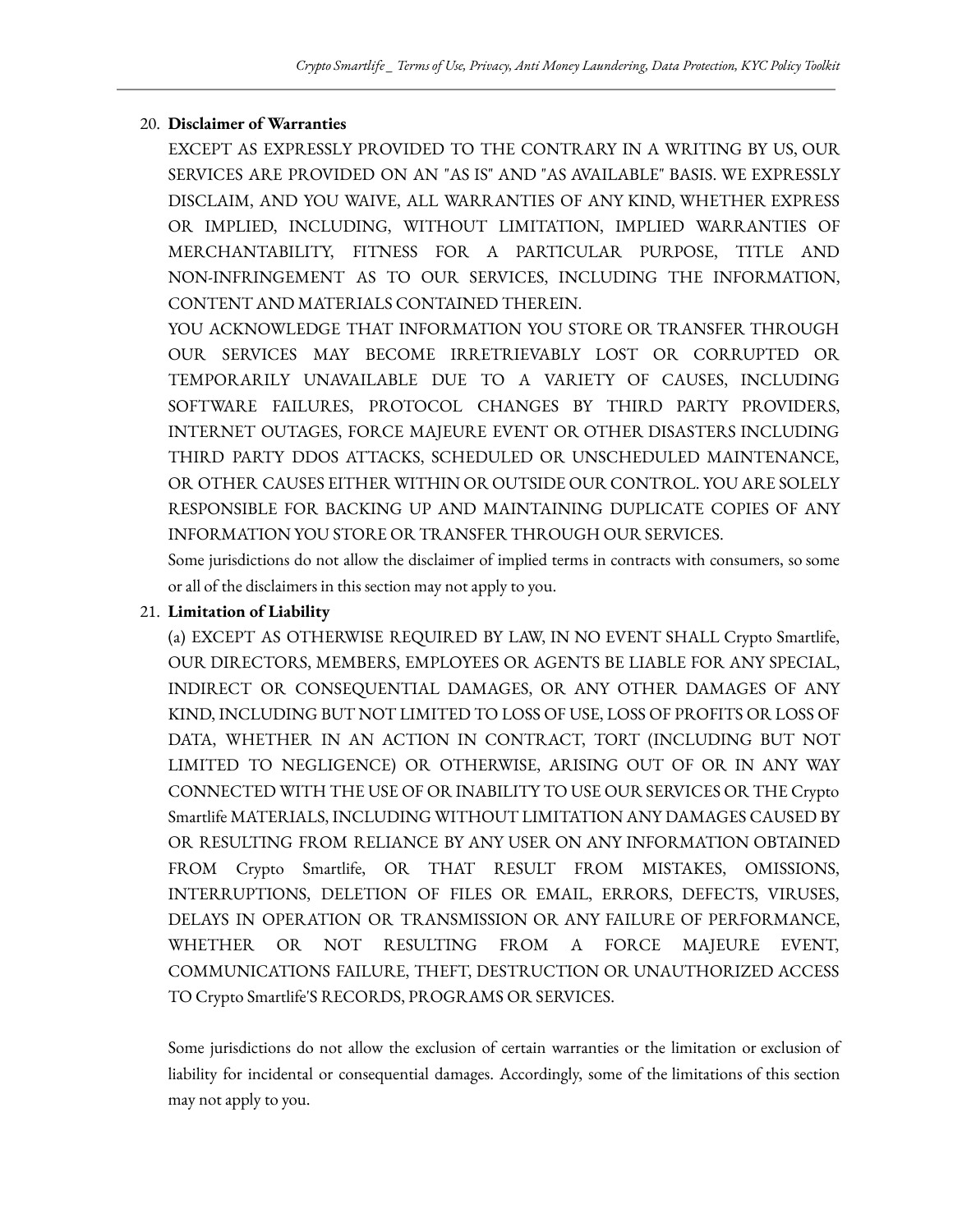(b) TO THE MAXIMUM EXTENT PERMITTED BY APPLICABLE LAW, IN NO EVENT SHALL THE AGGREGATE LIABILITY OF Crypto Smartlife (INCLUDING OUR DIRECTORS, MEMBERS, EMPLOYEES AND AGENTS), WHETHER IN CONTRACT, WARRANTY, TORT (INCLUDING NEGLIGENCE, WHETHER ACTIVE, PASSIVE OR IMPUTED), PRODUCT LIABILITY, STRICT LIABILITY OR OTHER THEORY, ARISING OUT OF OR RELATING TO THE USE OF, OR INABILITY TO USE, Crypto Smartlife OR TO THESE TERMS EXCEED THE FEES PAID BY YOU TO Crypto Smartlife DURING THE 12 MONTHS IMMEDIATELY PRECEDING THE DATE OF ANY CLAIM GIVING RISE TO SUCH LIABILITY.

## 22. **Indemnity**

You agree to defend, indemnify and hold harmless Crypto Smartlife (and each of our officers, directors, members, employees, agents and affiliates) from any claim, demand, action, damage, loss, cost or expense, including without limitation reasonable attorneys' fees, arising out or relating to (a) your use of, or conduct in connection with, our Services; (b) any Feedback you provide; (c) your violation of these Terms; or (d) your violation of any rights of any other person or entity. If you are obligated to indemnify us, we will have the right, in our sole discretion, to control any action or proceeding (at our expense) and determine whether we wish to settle it.

## 23. **Applicable Law; Arbitration**

PLEASE READ THE FOLLOWING PARAGRAPH CAREFULLY BECAUSE IT REQUIRES YOU TO ARBITRATE DISPUTES WITH US AND IT LIMITS THE MANNER IN WHICH YOU CAN SEEK RELIEF.

You and Crypto Smartlife agree to arbitrate any dispute arising from these Terms or your use of the Services, except for disputes in which either party seeks equitable and other relief for the alleged unlawful use of copyrights, trademarks, trade names, logos, trade secrets or patents. ARBITRATION PREVENTS YOU FROM SUING IN COURT. You and Crypto Smartlife agree to notify each other in writing of any dispute within thirty (30) days of when it arises. Notice to Crypto Smartlife shall be sent to social@cryptoSmartlife.com. You and Crypto Smartlife further agree: (a) to attempt informal resolution prior to any demand for arbitration; (b) that any arbitration will occur in Singapore; (c) that arbitration will be conducted confidentially by a single arbitrator in accordance with the rules of Arbitration Conciliation Act of Singapore; and (d) that the state or federal courts in Singapore have exclusive jurisdiction over any appeals of an arbitration award and over any suit between the parties not subject to arbitration. Other than class procedures and remedies discussed below, the arbitrator has the authority to grant any remedy that would otherwise be available in court. Any dispute between the parties will be governed by these Terms and the laws of Singapore and applicable Singaporean law, without giving effect to any conflict of laws principles that may provide for the application of the law of another jurisdiction. Whether the dispute is heard in arbitration or in court, you and Crypto Smartlife will not commence a class action, class arbitration or representative action or proceeding.

24. Miscellaneous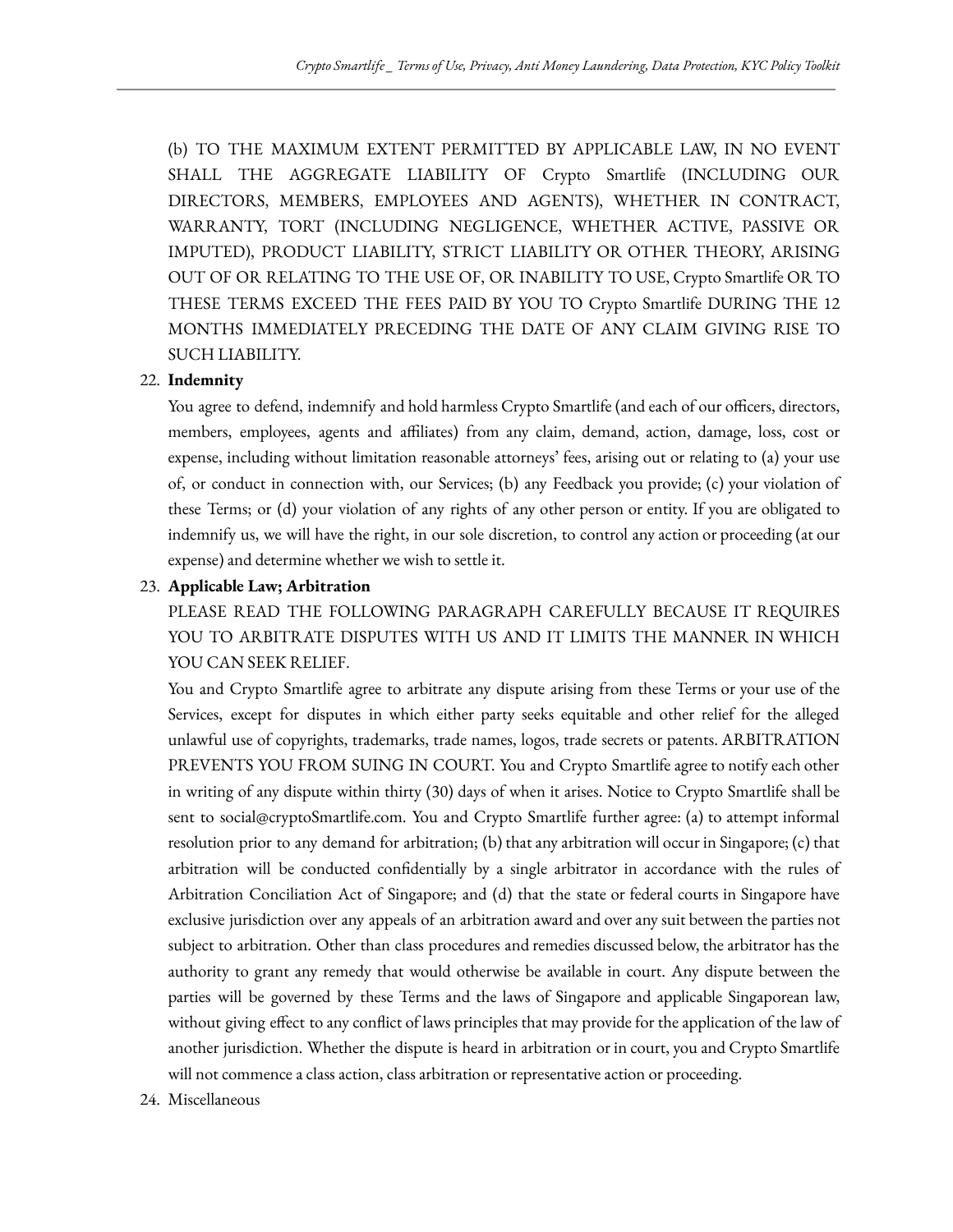- 1. **Entire Agreement; Order of Precedence.** These Terms contain the entire agreement, and supersede all prior and contemporaneous understandings between the parties regarding the Services. These Terms do not alter the terms or conditions of any other electronic or written agreement you may have with Crypto Smartlife for the Services or for any other Crypto Smartlife product or service or otherwise. In the event of any conflict between these Terms and any other agreement you may have with Crypto Smartlife, the terms of that other agreement will control only if these Terms are specifically identified and declared to be overridden by such other agreement.
- 2. **Amendment.** We reserve the right to make changes or modifications to these Terms from time to time, in our sole discretion, by posting the amended Terms via the applicable Crypto Smartlife websites and mobile applications or by communicating these changes through any written or other contact method we have established with you and updating the "Last Updated" date at the top of these Terms. The amended Terms will be effective immediately thereafter and your use of the Services following the date on which such amended Terms are published will constitute consent to such amendments.
- 3. **Waiver.** Our failure or delay in exercising any right, power or privilege under these Terms shall not operate as a waiver thereof.
- 4. **Severability.** The invalidity or unenforceability of any of these Terms shall not affect the validity or enforceability of any other of these Terms, all of which shall remain in full force and effect.
- 5. **Force Majeure Events.** Crypto Smartlife shall not be liable for (1) any inaccuracy, error, delay in, or omission of (i) any information, or (ii) the transmission or delivery of information;  $(2)$ any loss or damage arising from any event beyond Crypto Smartlife's reasonable control, including but not limited to flood, extraordinary weather conditions, Covid19, earthquake, or other act of God, fire, war, insurrection, riot, labor dispute, accident, action of government, communications, power failure, or equipment or software malfunction or any other cause beyond Crypto Smartlife's reasonable control (each, a "**Force Majeure Event**").
- 6. **Assignment.** You may not assign or transfer any of your rights or obligations under these Terms without prior written consent from Crypto Smartlife, including by operation of law or in connection with any change of control. Crypto Smartlife may assign or transfer any or all of its rights under these Terms, in whole or in part, without obtaining your consent or approval.
- 7. **Headings.** Headings of sections are for convenience only and shall not be used to limit or construe such sections.
- 8. **Survival.** Clauses (Eligibility), (Crypto Smartlife Account), (Risk Disclosure), (Fees), (Unclaimed Property), (Feedback), (Copyrights), (Trademarks), (Third-Party Content), (Disclaimer of Warranties), (Limitation of Liability); (Indemnity), (Applicable Law; Arbitration) and this clause (Miscellaneous) shall survive any termination or expiration of these Terms.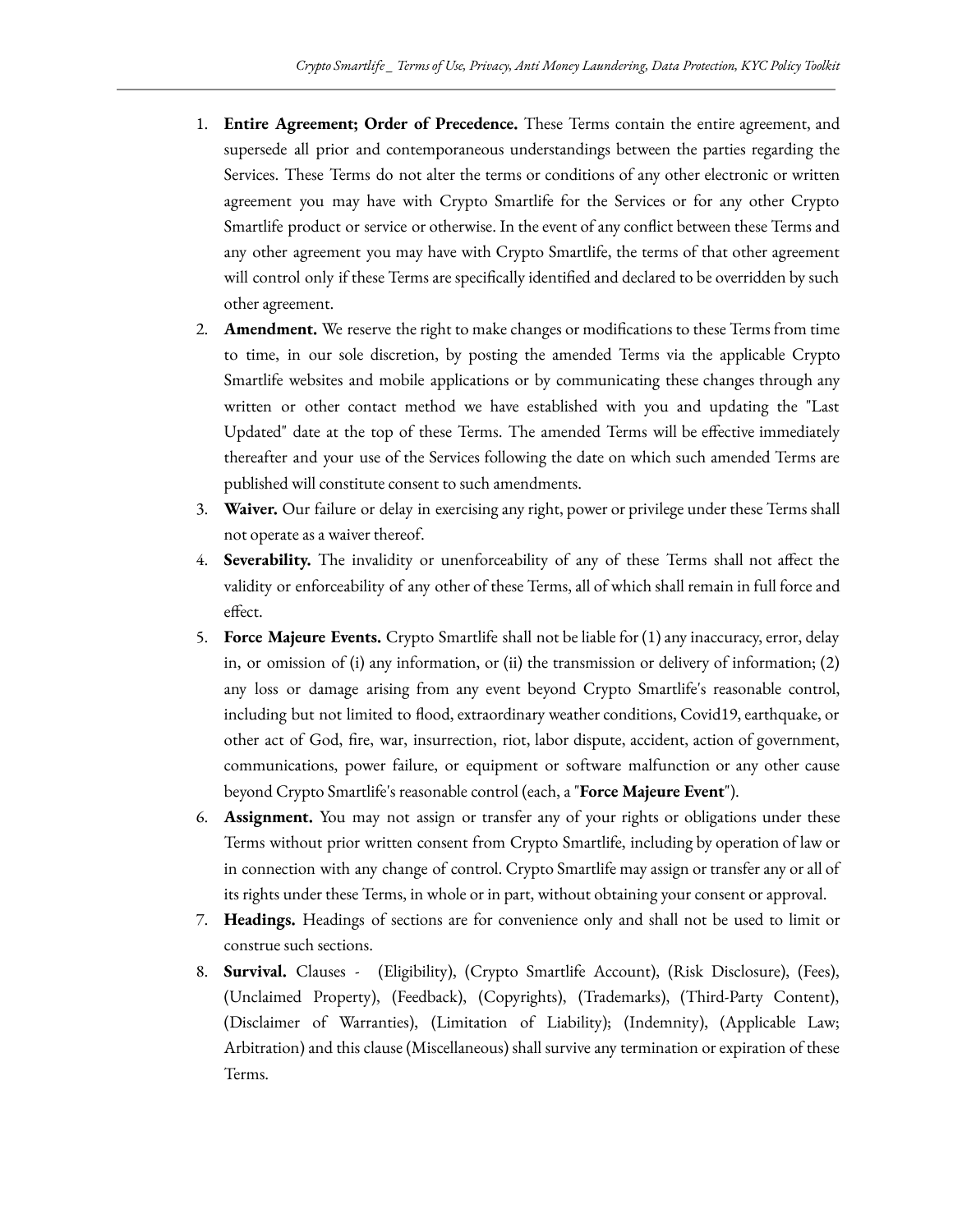## 25. **Jurisdiction-specific Legal Disclosures**

Crypto Smartlife maintains licenses and registrations in certain jurisdictions to provide you our Services. These licenses or registrations may impact our provision and your use of our services depending on where you live or are domiciled. Information regarding certain of Crypto Smartlife's licenses and registrations, or lack thereof, and corresponding disclosures can be found on the **Crypto Smartlife website pages**, which is incorporated into these Terms by reference. By creating a Crypto Smartlife account, you acknowledge that you have read, understand and agree to those disclosures that are applicable to you.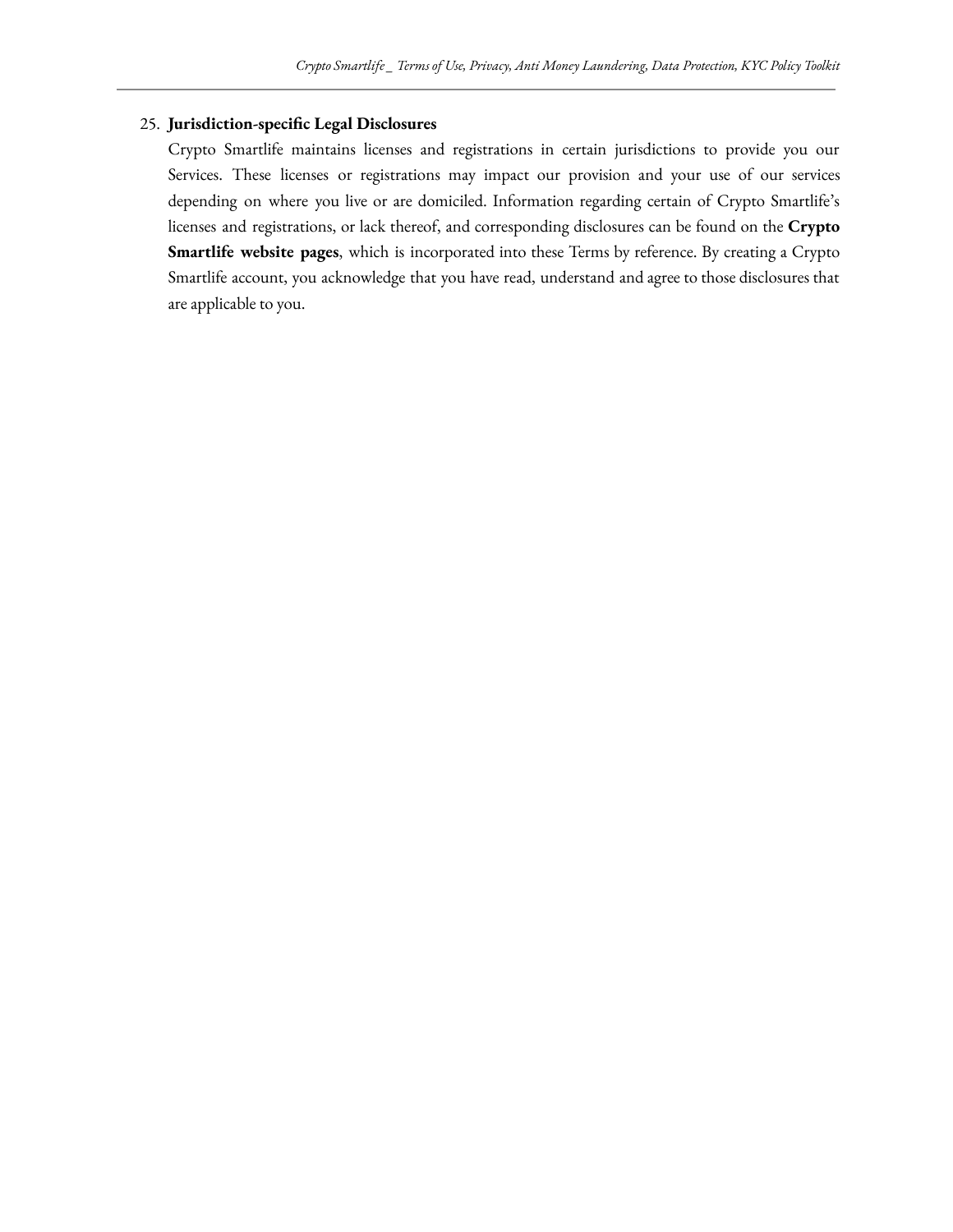## **Disclosure Statement**

We are furnishing this document to you to provide some basic facts about purchasing digital assets and to alert you to the risks involved with trading digital assets. Before trading assets, you should carefully review this disclosure statement. Please contact us through support regarding any questions or concerns you may have with your margin accounts.

When you purchase new digital assets for existing digital asset or vice versa, you may pay in full with your own funds or by posting assets in your account as collateral, with funds (stakes) provided by Crypto Smartlife to you. If the collateral supporting your transaction declines in value by an amount specified by Crypto Smartlife, you authorize Crypto Smartlife to issue a margin call and/or sell assets in your account, in order to maintain equity in the account that meets or exceeds the minimum margin requirement.

It is important that you fully understand the unique risks involved in transacting in digital assets before determining whether such trading is appropriate for you. These risks include the following:

- **Using digital asset to support spot transactions poses a high degree of financial risk and is not suitable for everyone.** The use of leverage can work against you as well as for you and can lead to large losses as well as gains. You should examine your financial objectives, financial resources and risk tolerance to determine whether receiving digital assets against the assets in your Crypto Smartlife Account is appropriate for you.
- You can rapidly lose all of the funds you deposit for trading and may lose more funds than you **deposit in your Crypto Smartlife account.** The prices of digital assets are highly volatile and a decline in the value of assets that are purchased or sold may require you to provide additional funds to us, on short notice or with no notice, to avoid the automatic liquidation of assets in your account(s).
- **You authorize us to sell assets in your account without further notice to you.** If the equity in your account falls below our margin requirements to offer you digital assets, you authorize Crypto Smartlife to sell assets in your account to cover the deficiency. You will be responsible for any shortfall in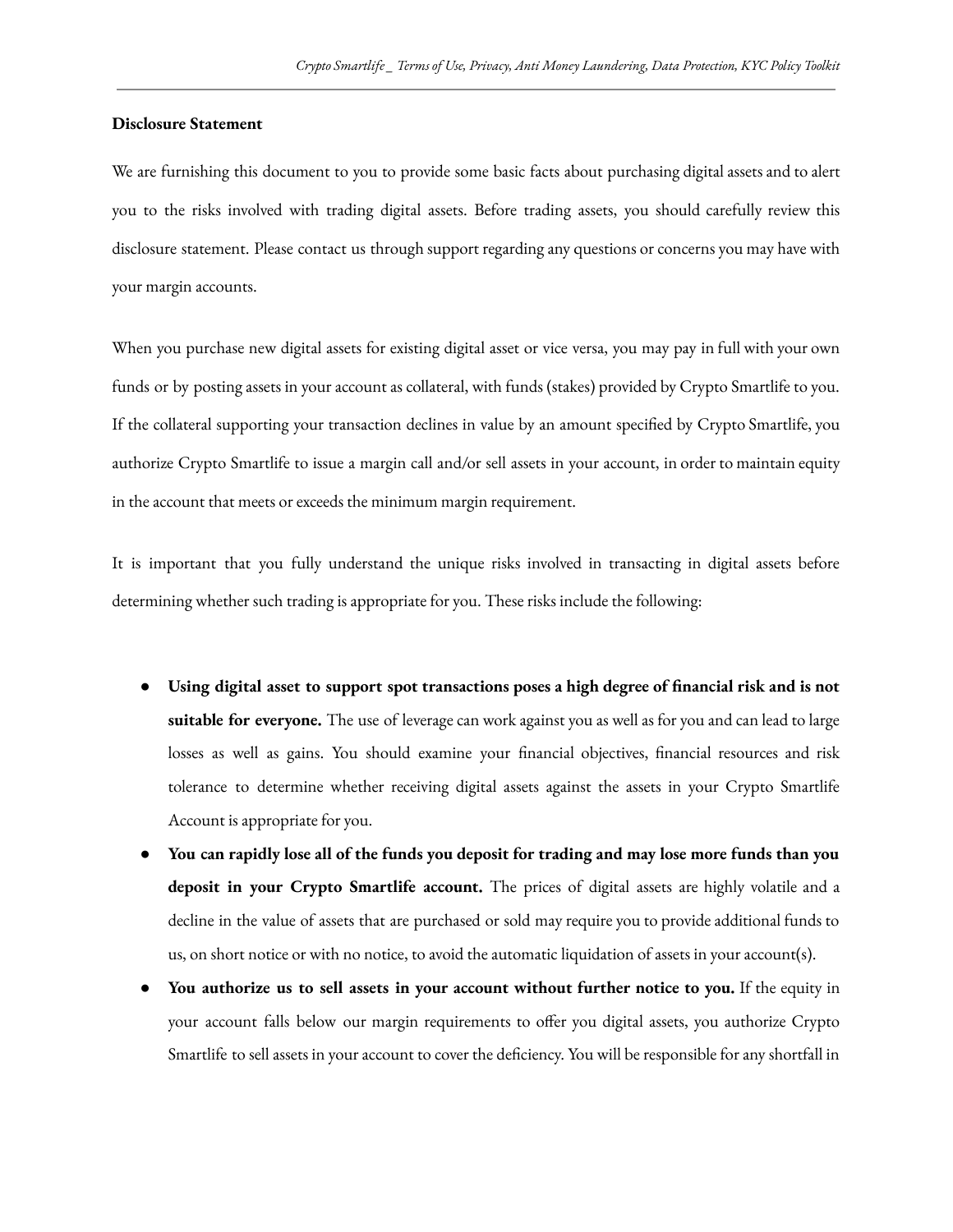the account after such a sale. As Digital Asset markets are open 24 hours a day, 7 days a week, calls and liquidations may occur at any time, including outside of normal business hours.

- **You authorize us to sell your assets without contacting you.** Do not mistakenly believe that we must contact you for a transaction call to be valid, and that we may not liquidate assets in your account unless we have contacted you first. This is not the case. We will attempt to notify you of transaction calls, but we are not required to do so specifically other than what is shown to you on screen during the transaction of the digital asset. Moreover, even if we have contacted you and provided a specific date by which you must meet a transaction balance, we may still immediately sell assets in your account without notice to you and without waiting for the specific date to meet a requirement.
- **We can increase maintenance requirements with advance notice.** The maintenance requirements may result in the issuance of a maintenance call. Your failure to satisfy the call may cause us to liquidate or sell assets in your account(s). We are not responsible for delays in the release of funds intended to satisfy the call, including but not limited to internal holds on funds exceeding verification limits, delays in the transfer of funds from external accounts maintained by third-party financial institutions, and failure of proper routing of funds through financial networks. The funds will not count towards meeting the maintenance requirements until the funds are released. These are most applicable in case of staking rewards and locking of funds during the staking period or during the period the offer of premium services under the Crypto Smartlife platform are offered against utilising digital asset tokens.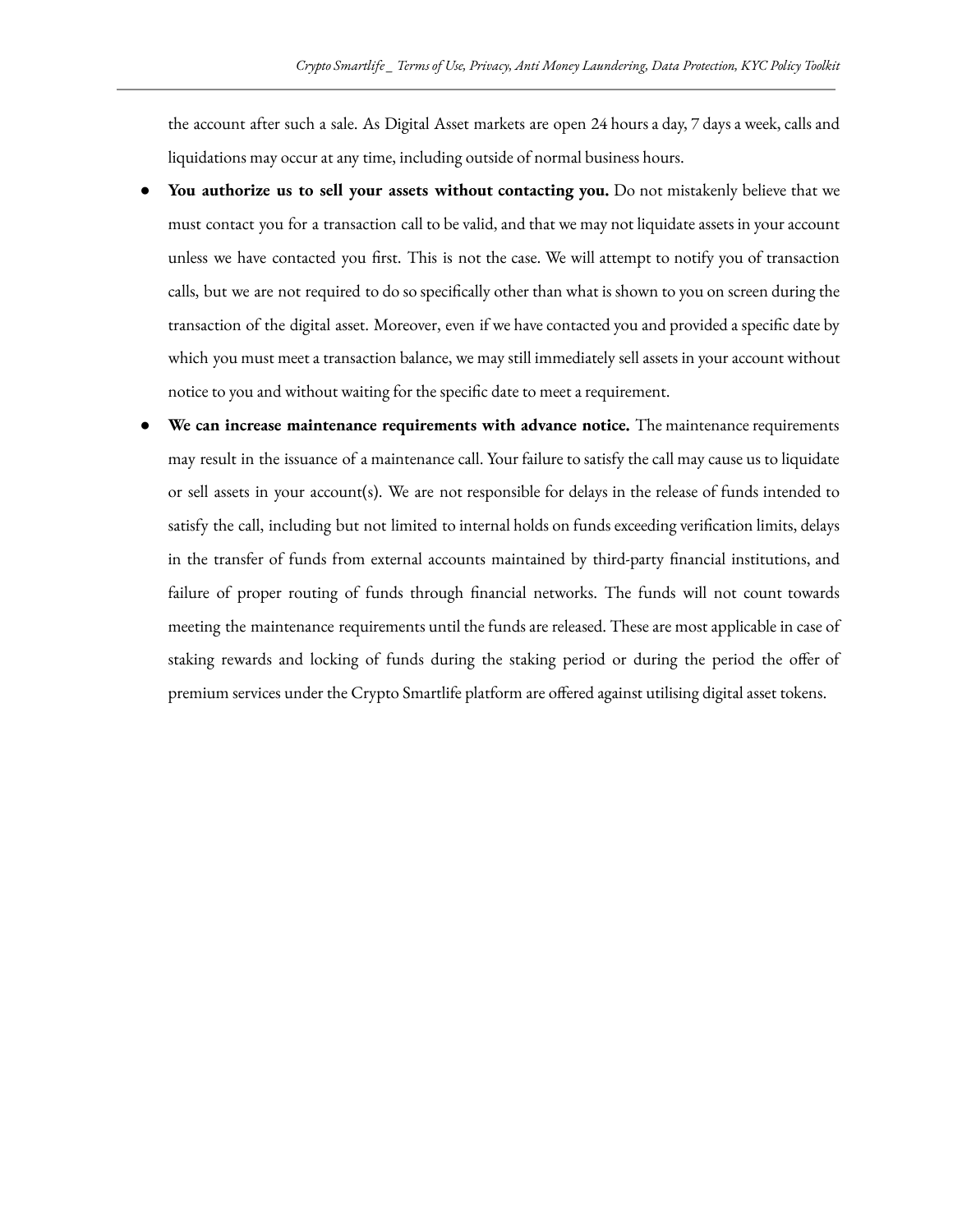### **ADDENDUM: STANDARD THIRD PARTY TERMS**

**Electronic Fund Transfers ("EFTs") and Account Balances.** By creating a Crypto Smartlife Account and initiating deposits or withdrawals (i.e., EFTs), you agree to the terms of service and privacy policy of our third party providers, if any, whose terms may be incorporated herein by reference. Terms not defined in this section shall be defined in third party providers, if any, own's website on redirect or upon using of third party service.

Our Company may partner with third party or other service providers or a financial services software company, to offer you EFTs. When you create a Crypto Smartlife Account, you may also be prompted to sign up for such a User Account if any. You authorize our Company to share your identity and banking information with such third parties to open and support your Crypto Smartlife Account as further detailed in our Privacy Policy and third party's Privacy Policy. It is your responsibility to make sure the data you provide us is accurate and complete. Additionally, you are responsible for complying with such third party terms when using your User Account. IT IS YOUR RESPONSIBILITY TO READ AND UNDERSTAND THE THIRD PARTY TERMS, AS IT CONTAINS TERMS AND CONDITIONS RELATING TO YOUR ETF USER ACCOUNT, INCLUDING BUT NOT LIMITED TO YOUR RIGHTS, LIMITATIONS, REVERSAL AND OTHER LIABILITIES, LIMITATION OF LIABILITY AND BINDING ARBITRATION PROVISIONS.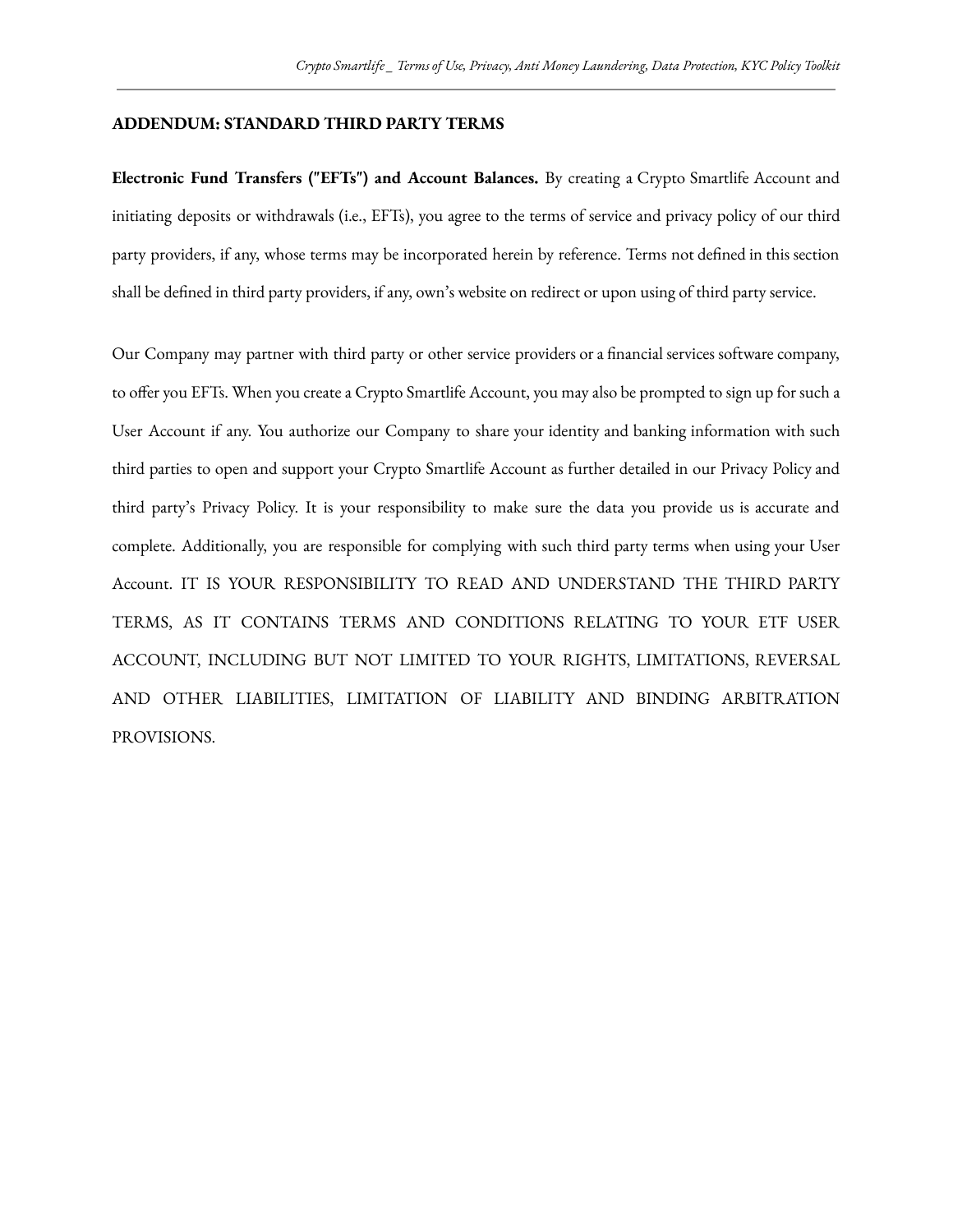### **ADDENDUM: Staking Services ("Staking Addendum")**

**1.1. General.** The Staking Services may be made available by Crypto Smartlife to users that fulfill the eligibility criteria in the Terms of Service. By using the Staking Services, you agree that you have read, understand, and accept all of the terms in this Staking Addendum. You further agree and understand that this Staking Addendum is subject to the terms and conditions set forth in the Terms of Service.

**1.2. Staking Services.** When you buy or hold one of the Digital Assets eligible for staking (the "Supported Coins"), you are consenting to such Supported Coins being staked in part or in entirety by Crypto Smartlife, or a third party on behalf of Crypto Smartlife, in Crypto Smartlife's sole discretion (the "Staking Services"). Please refer to your Crypto Smartlife Account for further information regarding the Staking Services.

**1.3. Opting into Staking Services & Staking Reward Terms.** In order to use the Staking Services, you must opt-in by selecting the Supported Coins to stake from your Crypto Smartlife Account. By opting-in a portion or your entire balance of Supported Coins, we shall remit to you the applicable percentage of staking rewards attributable to your staked Supported Coins ("Staking Rewards") as detailed in your Crypto Smartlife Account. The percentage and timing of such remittances will: (i) be determined by Crypto Smartlife in its sole discretion; (ii) be subject to Crypto Smartlife's staking fee; (iii) vary by the Supported Protocol; and (iv) be further detailed in your Crypto Smartlife Account. **You agree and understand that Crypto Smartlife does not guarantee that you will receive Staking Rewards and that the applicable percentage of Staking Rewards (i) is an estimate only and not guaranteed, (ii) may change at any time in Crypto Smartlife's sole discretion, and (iii) may be more or less than the actual Staking Rewards Crypto Smartlife receives from the Supported Protocol.**

**1.4. Slashing Penalty.** A determination by the Supported Protocol that the Staking Service has been erroneously operated may result in a "slashing penalty" and non-payment of the specified Staking Rewards. Crypto Smartlife agrees to compensate you for any slashing penalties to the extent such penalties are not a result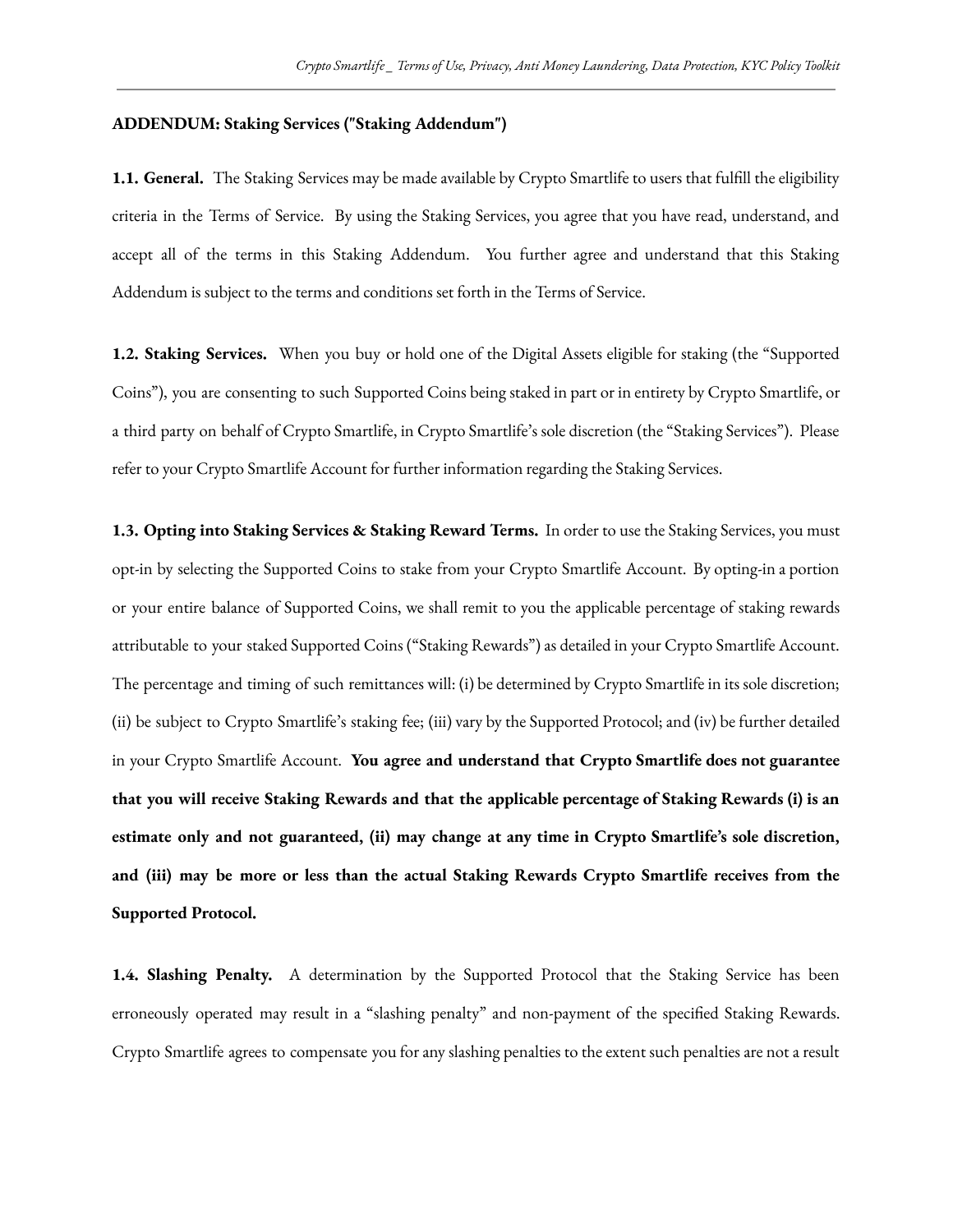of (i) your acts or omissions, (ii) Supported Protocol maintenance, bugs, or errors, (iii) acts by a hacker or other malicious actor, or (iv) Force Majeure Events.

**1.5. No Guarantee of Staking Services.** While Crypto Smartlife employs measures to ensure that the Staking Services are accessible 24 hours a day and 7 days a week, Crypto Smartlife cannot guarantee uninterrupted or error-free operation of the Staking Services or that Crypto Smartlife will correct all defects or prevent third-party disruptions or unauthorized third party access. In the event of such disruptions, any staked Supported Coins may not be generating the Staking Rewards.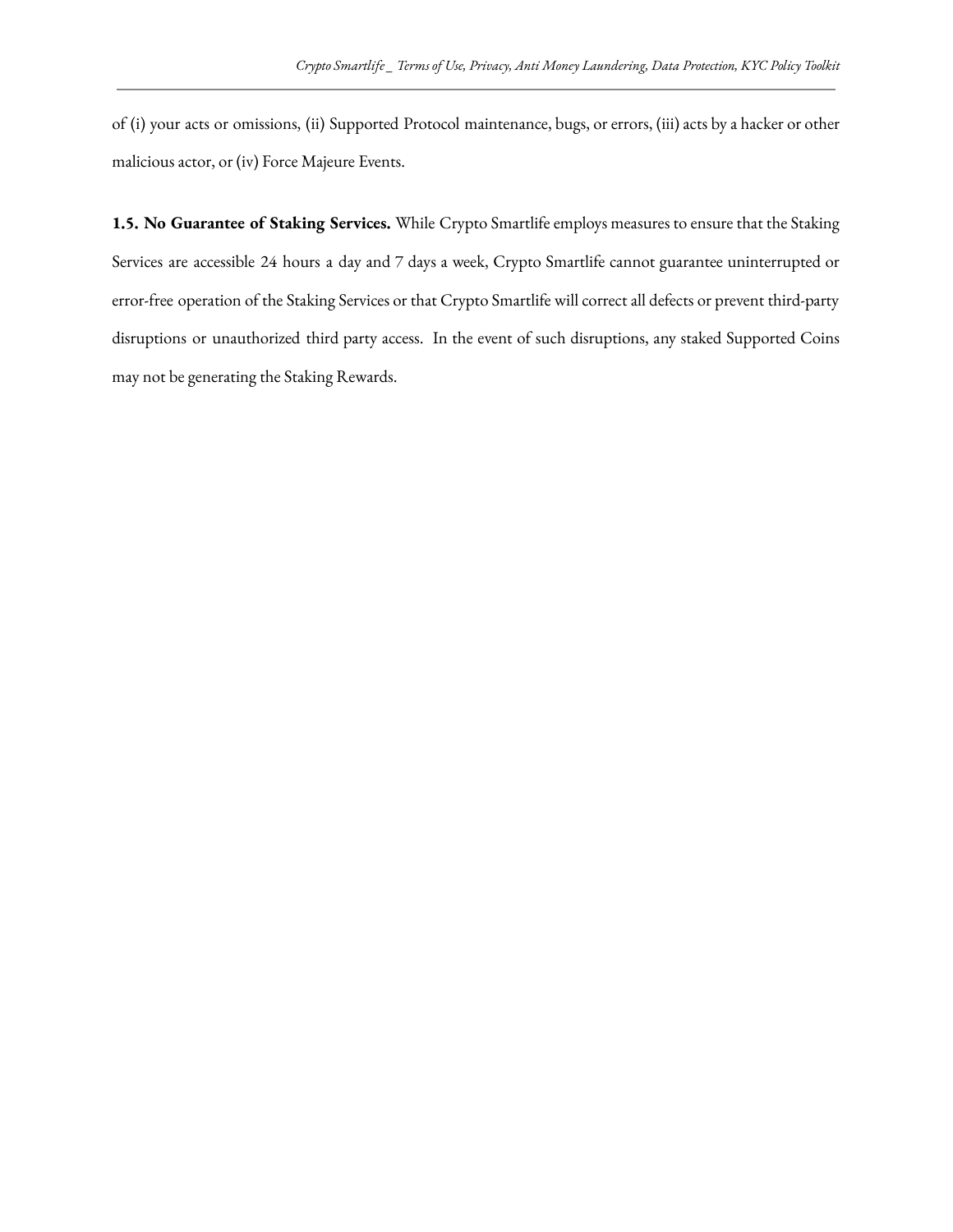## **Annex D**

#### **ADDENDUM: Off-chain Staking Services**

Crypto Smartlife Pte Ltd, a Singaporean company ("Crypto Smartlife" and, together with any other Crypto Smartlife entities providing you Services under the Terms (as defined herein), "Crypto Smartlife," "we" or "us") provides you the option to contribute and earn rewards on eligible, available and idle account balances you otherwise maintain in your Crypto Smartlife Account (the "Off-chain Staking Program") subject to the terms and conditions of this Annex (this "Addendum").

This Addendum incorporates by reference and supplements the Terms of Service (the "Terms"). Capitalized terms used but not defined herein shall have the meanings given to them in the Terms. In the event of a conflict between the Terms and this Addendum with respect to the Off-chain Staking Program, the terms of this Addendum will control.

NO CRYPTO SMARTLIFE ENTITY IS A BANK OR OTHER DEPOSITORY INSTITUTION. YOUR CRYPTO SMARTLIFE ACCOUNT IS NOT A DEPOSIT ACCOUNT OR A BANK ACCOUNT. THE OFF-CHAIN STAKING PROGRAM IS NOT A DEPOSITORY OR BANK PROGRAM. NEITHER YOUR CRYPTO SMARTLIFE ACCOUNT NOR STAKED ASSETS (AS DEFINED HEREIN) ARE COVERED BY INSURANCE AGAINST LOSSES OR SUBJECT TO FEDERAL DEPOSIT INSURANCE CORPORATION ("FDIC") OR SECURITIES INVESTOR PROTECTION CORPORATION ("SIPC") PROTECTIONS OR THE PROTECTIONS OF ANY COMPARABLE ORGANIZATION ANYWHERE IN THE WORLD.

#### **1. The Off-chain Staking Program.**

(a) The Off-chain Staking Program is a separate service from the Staking Services described in Annex above to the *Terms*. The Staking Services allow (i) Crypto Smartlife or a third party acting on Crypto Smartlife's behalf to use Supported Coins as collateral in connection with validating transactions on applicable Proof-of-Stake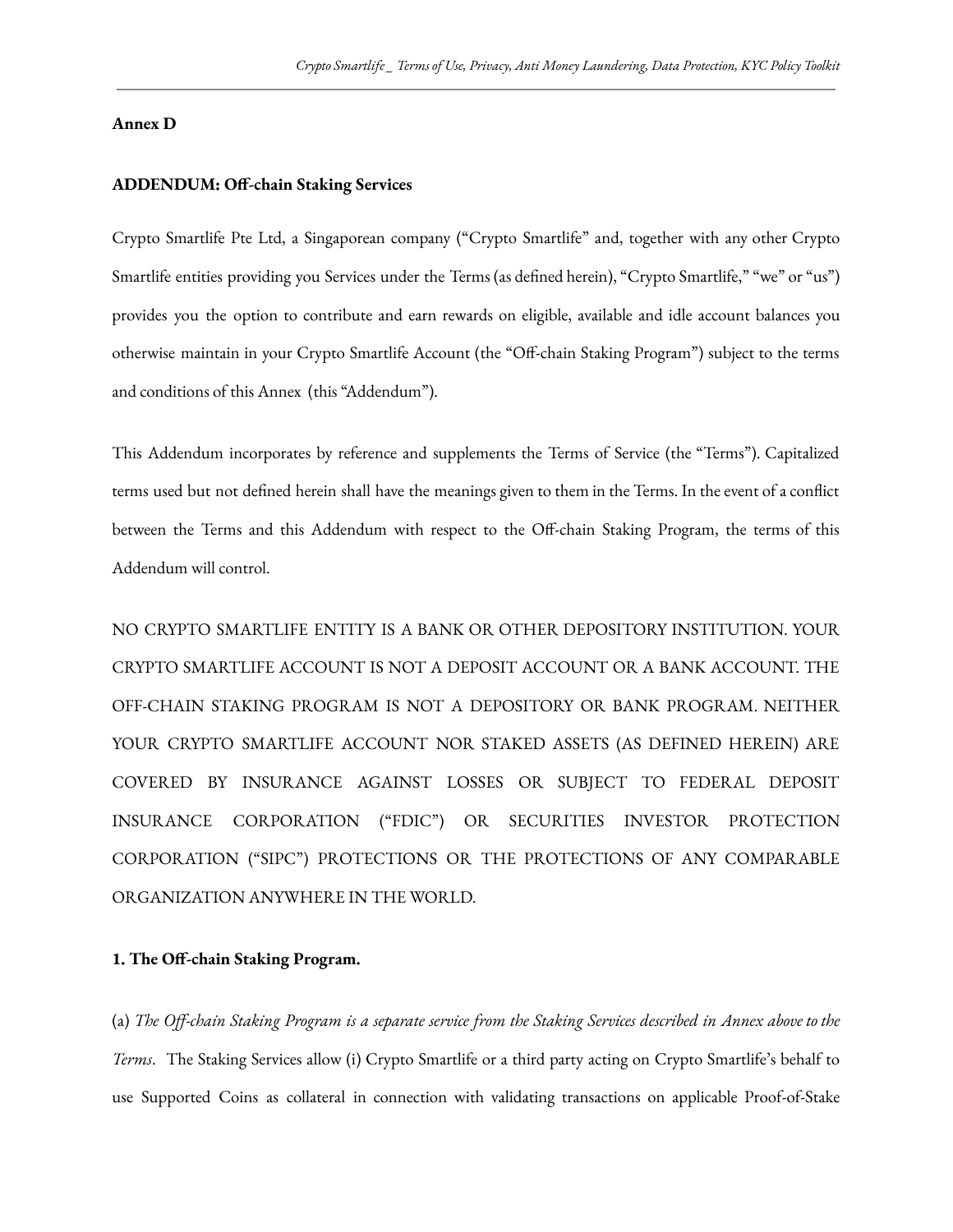networks and (ii) eligible Crypto Smartlife clients to opt-in to receive a portion of the rewards generated by these transaction validation activities. The Off-chain Staking Program allows you to contribute Available Assets (as defined herein) to us in exchange for the opportunity to earn Rewards (as defined herein).

(b) *Eligible Assets*. A list of assets that are currently eligible for use in the Off-chain Staking Program is available at **request to the Crypto Smartlife by email** (each an "Eligible Asset" and collectively, "Eligible Assets"). We may decide to add or remove assets from the list of Eligible Assets at any time in our sole discretion.

(c) *Eligible participants*. The Off-chain Staking Program may be made available by Crypto Smartlife to users who fulfil the eligibility criteria of the Terms; provided, however, that you may not use the Off-chain Staking Program if you are located in or a national or resident of: (i) any Restricted Location; (ii) the United Kingdom or the USA; (iii) any jurisdiction in which Crypto Smartlife is not authorized to provide the Off-chain Staking Program; or (iv) any jurisdiction where your use of the Off-chain Staking Program would be illegal or otherwise violate any applicable law or regulation of that jurisdiction (each of the above locations, a "Restricted Jurisdiction").

CRYPTO SMARTLIFE MAKES NO REPRESENTATION OR WARRANTY THAT THE OFF-CHAIN STAKING PROGRAM IS APPROPRIATE FOR USE IN ALL LOCATIONS, OR THAT THE TRANSACTIONS AND SERVICES DESCRIBED HEREIN ARE AVAILABLE OR APPROPRIATE FOR ENTRY INTO OR USE IN ALL JURISDICTIONS OR BY ALL PARTIES. YOU SHOULD INFORM YOURSELF AS TO THE LEGAL REQUIREMENTS AND TAX CONSEQUENCES OF USING THE OFF-CHAIN STAKING PROGRAM WITHIN ALL JURISDICTIONS APPLICABLE TO YOU. CRYPTO SMARTLIFE IS NOT RESPONSIBLE FOR TAX CONSEQUENCES TO YOU OF PARTICIPATING IN THE OFF-CHAIN STAKING PROGRAM.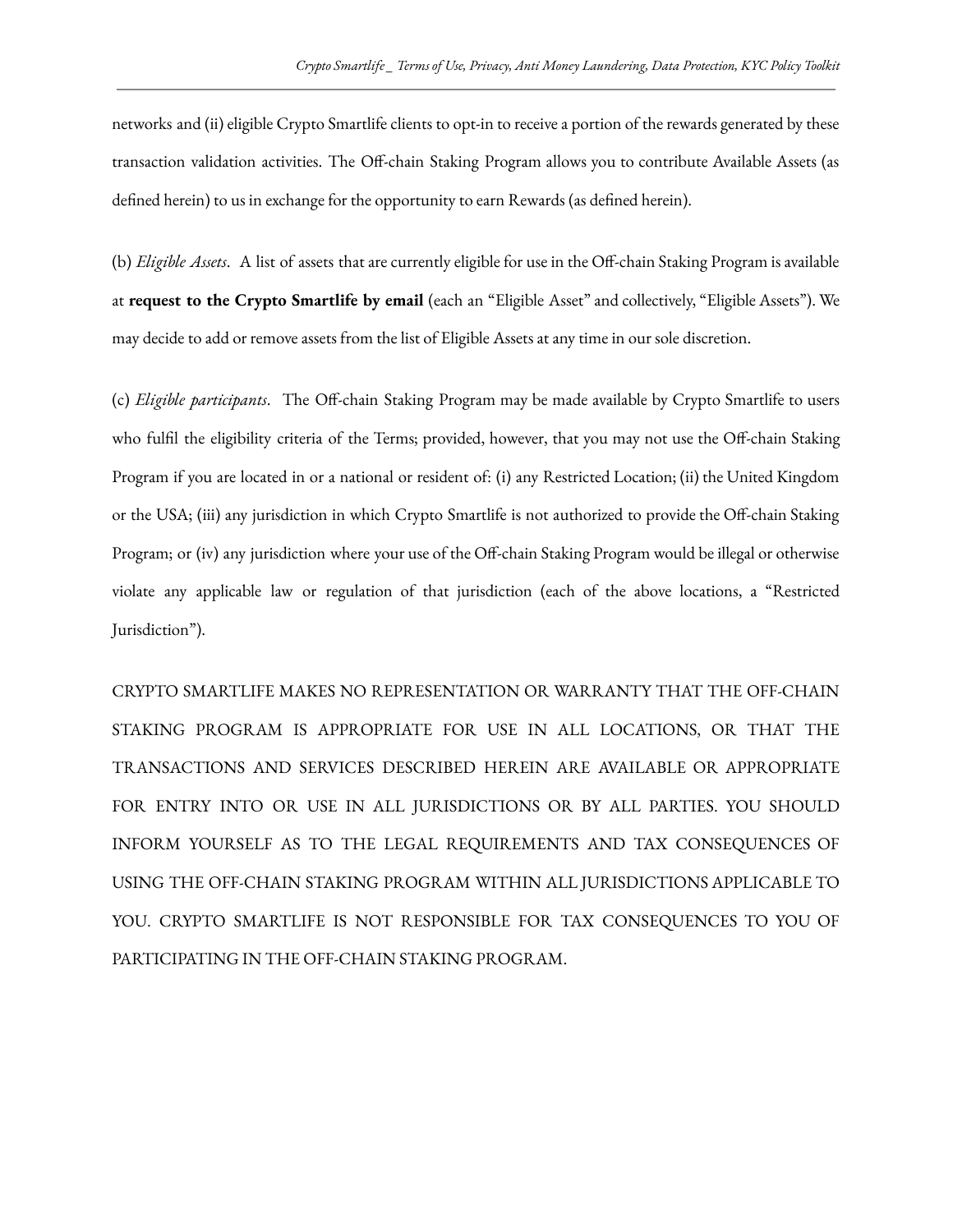## **2. Contributions.**

(a) You may contribute Available Assets to the Off-chain Staking Program by selecting the amount and type of Available Assets you wish to "stake" from your Crypto Smartlife Account.

(b) You agree to only contribute Eligible Assets to the Off-chain Staking Program that comprise available and idle account balances that you initially deposited into your Crypto Smartlife Account for the purpose of trading Legal Tender and Digital Assets on the Crypto Smartlife platform and not for participation in the Off-chain Staking Program (such Eligible Assets, "Available Assets").

(c) Assets you contribute to the Off-chain Staking Program ("Staked Assets") will be treated as received when displayed as such on the Crypto Smartlife website; provided, that we reserve the right to: (i) reject or remove any contribution from the program; (ii) establish minimum or maximum contribution amounts; or (iii) return any Staked Assets, at any time and in our sole discretion. In the event we elect to return Staked Assets to you pursuant to this Section 2(c) above, you agree to promptly Un-stake (as defined herein) the assets and to undertake any other actions we reasonably request in order to facilitate that return. You may not transfer Staked Assets or any interest in Staked Assets prior to Un-staking those assets.

(d) You remain the lawful and beneficial owner of Staked Assets and the beneficial owner of additional assets resulting from any applicable (i) network fork that is supported by Crypto Smartlife and (ii) airdrop or similar distribution of Digital Assets that is supported by Crypto Smartlife; provided, that Crypto Smartlife retains sole discretion and has no obligation to support any particular forks, airdrops or similar distribution and such support remains in all instances subject to the Terms.

#### **3. Rewards.**

(a) You may earn rewards on Staked Assets ("Rewards"). Rewards are not guaranteed and the rates and timing of Rewards may vary.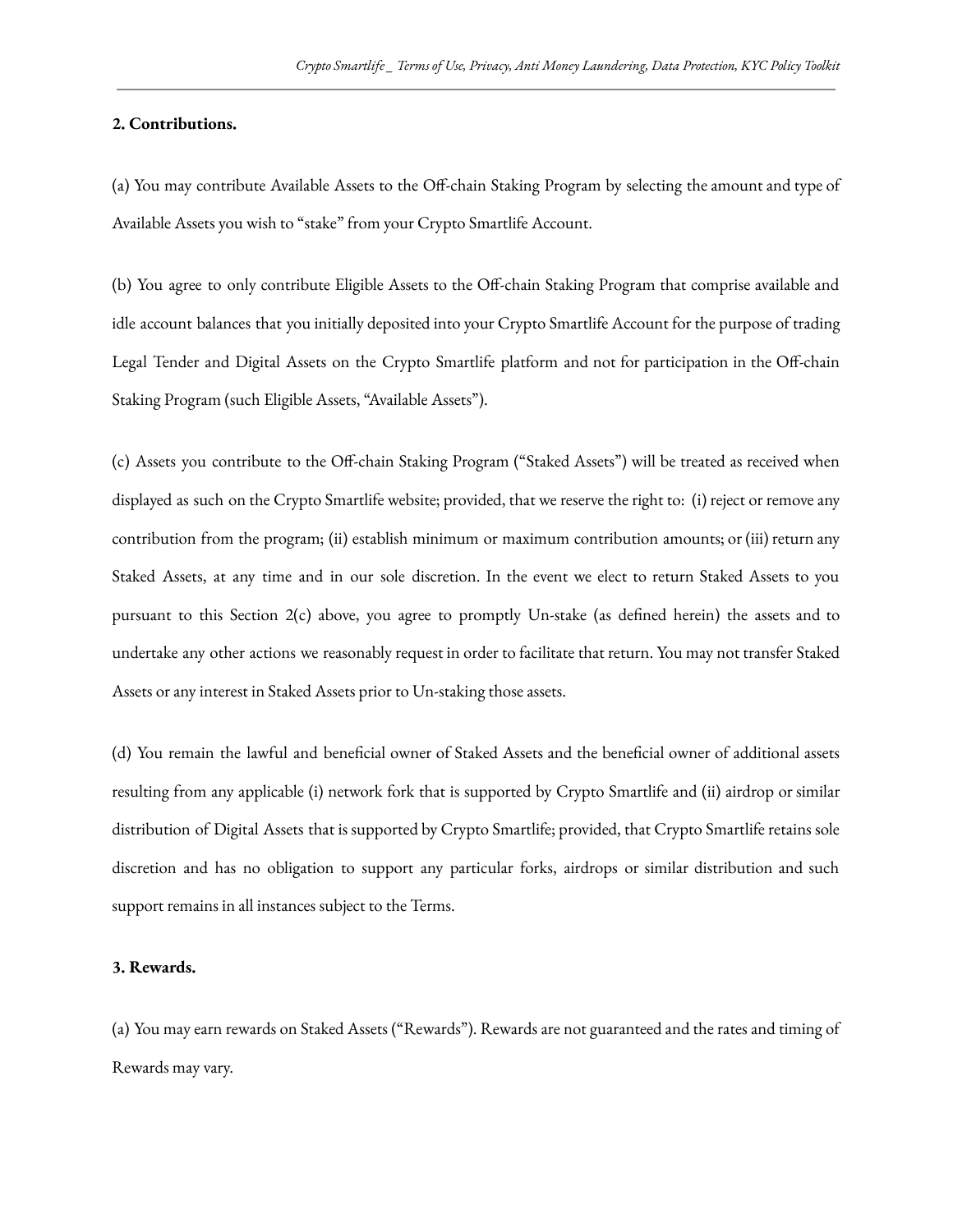(b) Rewards, if any, will be paid to you by Crypto Smartlife Trading, and shall be subject to tax withholding and reporting as required by applicable law.

(c) Reward rates will be determined in our sole discretion based on the type of Staked Asset, market conditions and risk factors. Such rates have no relationship to and may not be competitive with benchmark interest rates observed in the market for bank deposit accounts.

(d) We may make available anticipated Reward rates and payment schedules from time to time on or through the Services ("Anticipated Rates"). Anticipated Rates are forward-looking statements that reflect current expectations regarding future events, involve significant risks and uncertainties, should not be read as guarantees of future performance or results and will not necessarily be accurate indications of whether or not such performance or results will be achieved. Forward-looking statements are in no way a form of advice, solicitation or offering of or for the Off-chain Staking Program and should not be interpreted as such.

(e) All Rewards will be (i) paid to your Crypto Smartlife Account in the same asset as the applicable Staked Asset, then (ii) automatically contributed to the Off-chain Staking Program, whereupon they will be eligible to earn Rewards. In this manner, Rewards may be described as "compounding."

(f) Rewards will be calculated and paid with the decimal precision described at, as may be updated by us from time to time in our sole discretion.

#### **4. Un-staking.**

(a) You may request a complete or partial return of your Staked Assets ("Un-stake") at any time. Upon receipt of your request, we will initiate the Un-staking process instantly when practicable; provided, that we may require up to seven days after you submit your request to Un-stake to process the transaction. Un-staking limits based on frequency or volume may apply from time to time and will be described on or through the Services.

(b) You must Un-stake Staked Assets before you will be able to push those Funds to an External Account.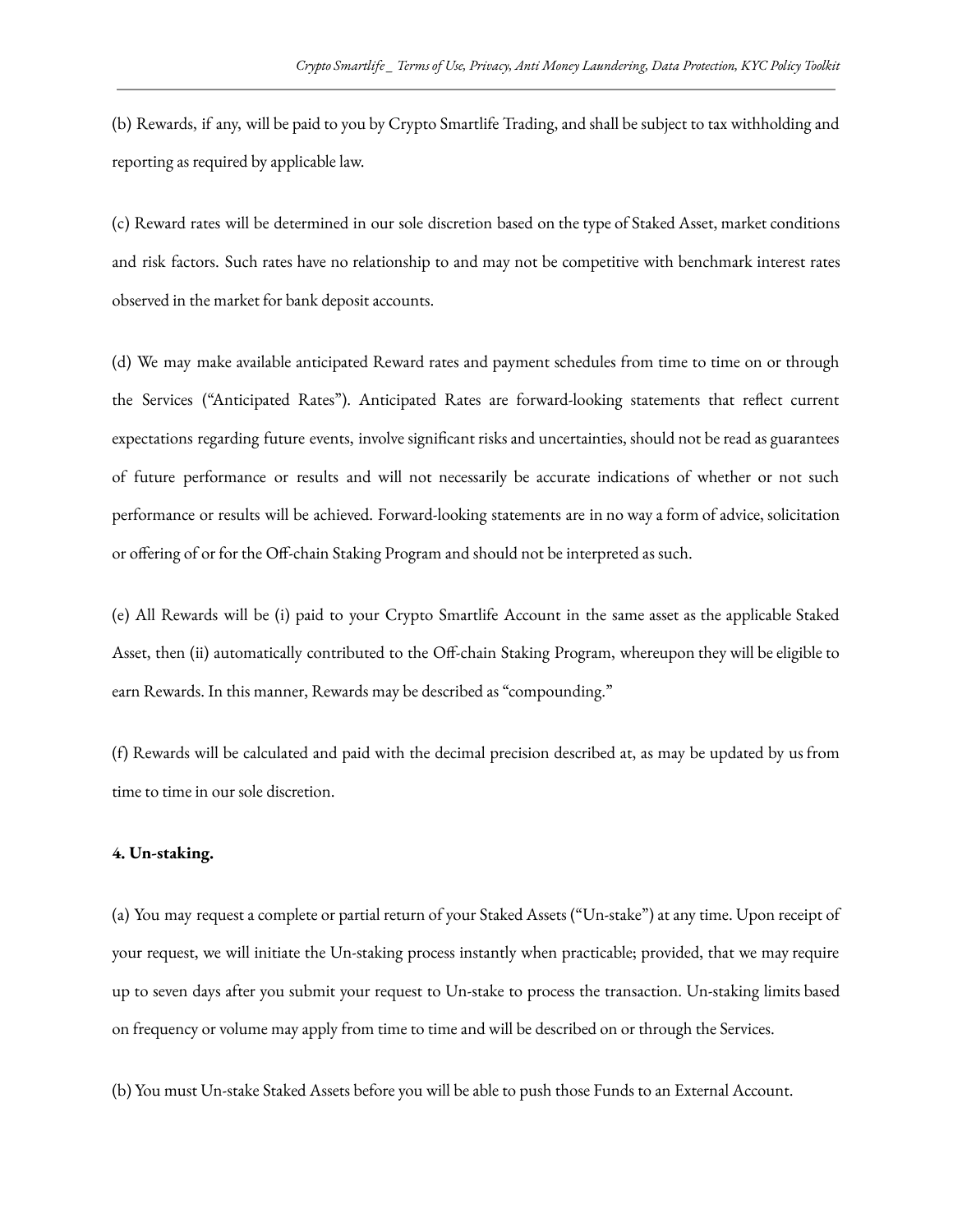## **5. Our use of Staked Assets.**

You grant us the right, to the fullest extent that we may effectively do so under applicable law and without further notice to you, to utilize Staked Assets in our discretion; provided, that the quantity and type of your Staked Assets will be returned to you when you Un-stake in accordance with the terms of this Addendum.

## **6. Risks.**

The Off-chain Staking Program is risky. Before participating in the Off-chain Staking Program, it is important to understand its specific and unique risks. The Staking Program is not for everyone. You should examine your objectives, financial resources and risk tolerance to determine whether contributing Funds to the Off-chain Staking Program is appropriate for you. Some, but not all, of the risks and uncertainties associated with the Off-chain Staking Program are:

(a) No Crypto Smartlife entity is or is regulated as a bank or other depository institution. Your Crypto Smartlife Account is not a deposit account or a bank account. The Off-chain Staking Program is not a depository or bank program. Staked Assets are not covered by insurance against losses or insurance protections or the protections of any comparable organization anywhere in the world.

(b) Crypto Smartlife does not offer securities services, is not registered under the securities laws of any jurisdiction and the provision of the Off-chain Staking Program has not been and will not be registered under the securities laws of any jurisdiction or otherwise approved by securities regulators in any jurisdiction.

(c) Legislative and regulatory changes or actions at the state, federal or international level may adversely affect: (i) the use, transfer, and value of Staked Assets; (ii) the operations and profitability of the Off-chain Staking Program; (iii) the tax treatment of the Off-chain Staking Program; and (iv) your ability to Un-stake Staked Assets in a timely manner or at all.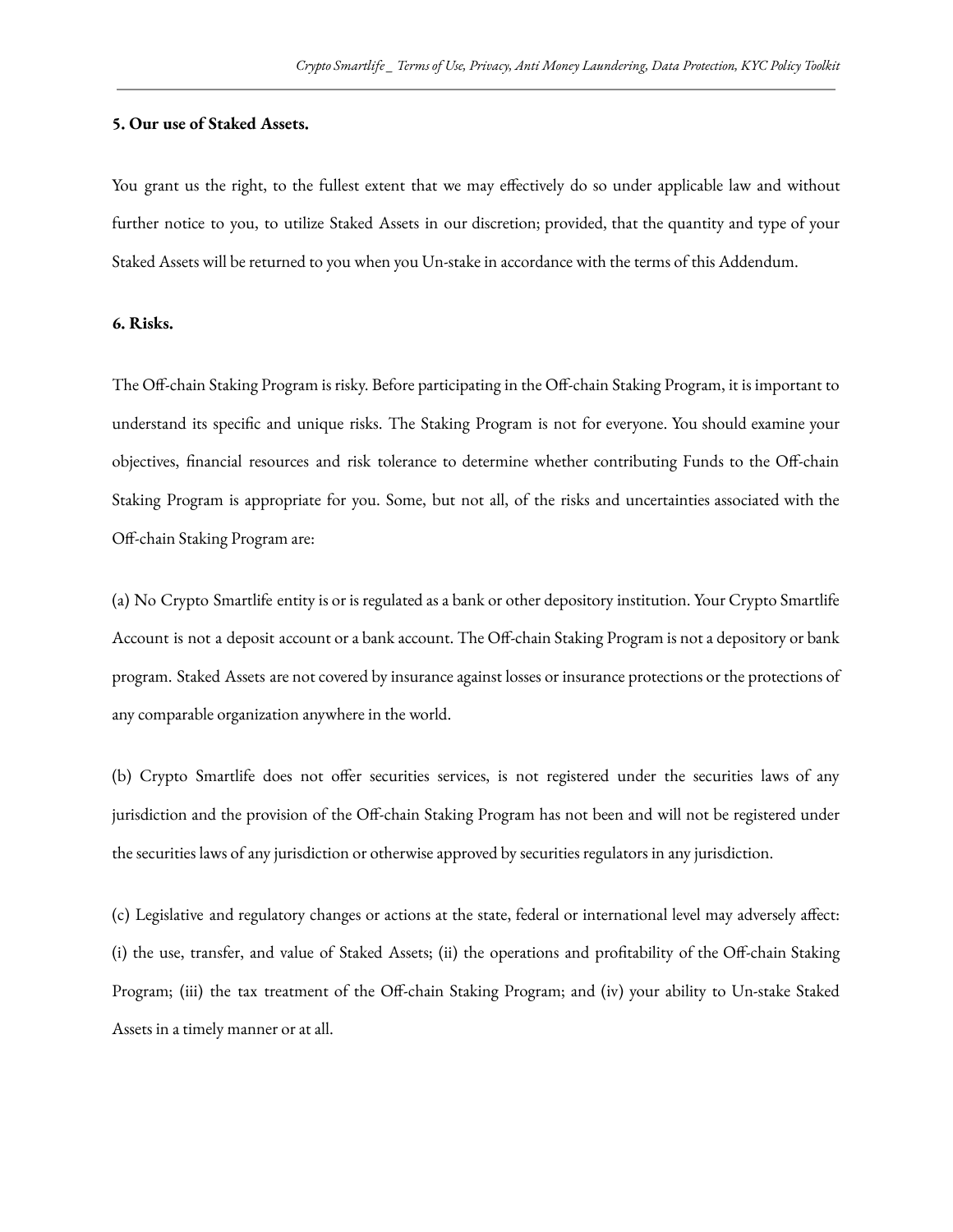(d) Rewards for Staked Assets are not guaranteed and we reserve the right to adjust Reward rates in our sole discretion.

### **7. Fees.**

We reserve the right to charge you fees in connection with your participation in the Off-chain Staking Program. A schedule of these fees, if any, will be made available on or through the Services ("Fees"). Fees are subject to change, at our sole discretion, and you are solely responsible for accessing the fee schedule prior to participating in the Off-chain Staking Program.

### **8. Representations and Warranties.**

You represent and warrant that, as of the Effective Date and as of any date thereafter that you contribute Funds to the Off-chain Staking Program:

(a) You have full power and authority to agree to this Addendum and, in doing so, will not violate any other agreement to which you are a party;

(b) The provisions of this Addendum constitute legal, valid and binding obligations enforceable against you in accordance with its terms;

(c) You are eligible to participate in the Off-chain Staking Program as provided in Section 1(c);

(d) You do not reside in and are not a citizen of a Restricted Jurisdiction;

(e) You were not, in any manner or form, solicited to participate in the Off-chain Staking Program prior to (i) your creation of a Crypto Smartlife Account or (ii) your election to participate in the Off-chain Staking Program;

(f) All assets you will contribute to the Off-chain Staking Program are Available Assets;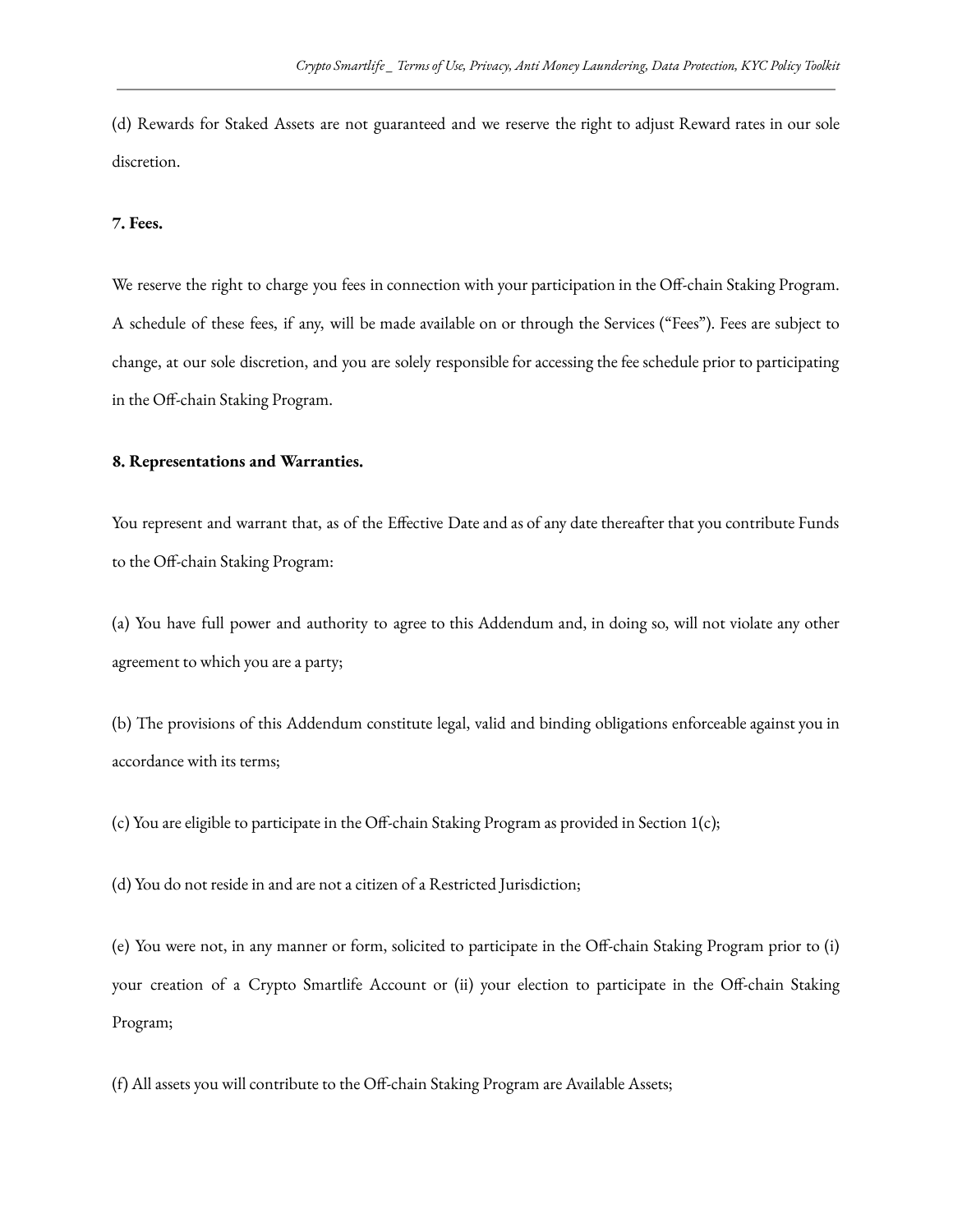(g) You: (i) have read and understand this Addendum in its entirety; (ii) acknowledge and accept the risks associated with participating in the Off-chain Staking Program, including those risks described above; and (iii) were given the opportunity to ask questions of and receive answers from us concerning the terms and conditions of the Off-chain Staking Program prior to participating or agreeing to participate; and

(h) All representations and warranties you made upon your acceptance of the Terms were and remain true and complete.

#### **9. No advice; Independent relationship.**

(a) Without limiting anything in the Terms, Crypto Smartlife makes no representation or warranty, express or implied, to the full extent not prohibited by applicable law, regarding the advisability of your participation in the Off-chain Staking Program. Neither Crypto Smartlife, nor any of its respective officers, directors, employees and affiliates is providing advice, including legal, financial, investment or tax advice, in connection with the Off-chain Staking Program or your determination to participate in it.

(b) Nothing in this Addendum shall be deemed or is intended to be deemed, nor shall it cause you and Crypto Smartlife to be treated as partners, joint venturers, or otherwise as joint associates for profit. Crypto Smartlife in no way acts in any fiduciary capacity or advisory capacity to you and nothing in this Addendum shall be deemed or is intended to be deemed, nor shall it cause, any fiduciary or advisory relationship between you and us to exist.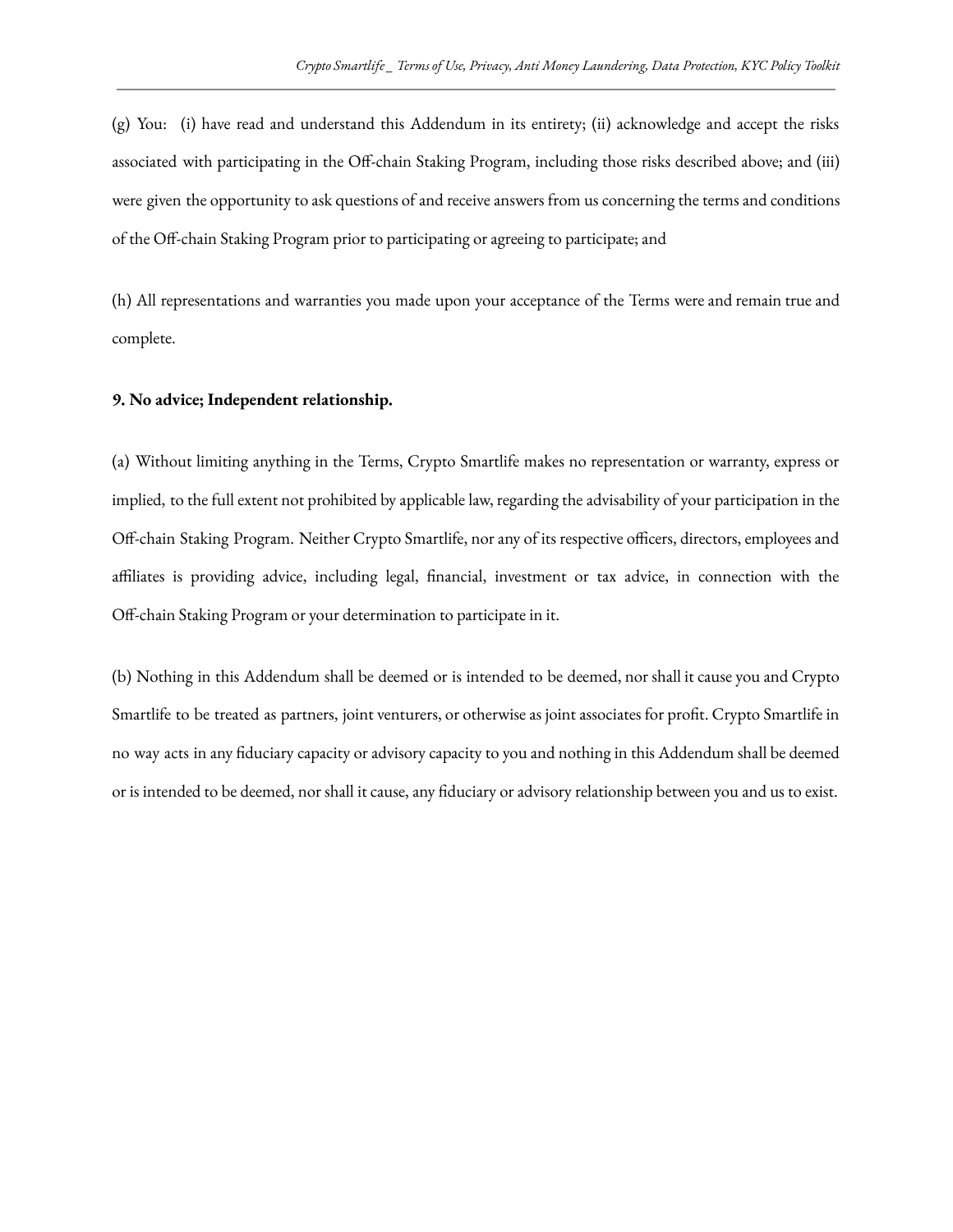### **ADDENDUM: Instant Buy/Sell Services ("Instant Buy/Sell Addendum")**

**1.1 General.** Crypto Smartlife may make Instant Buy/Sell Services to users that meet the eligibility criteria in the Terms of Service. Your use of the Instant Buy/Sell Services, confirms that you have read, understand, and accept all of the terms in this Instant Buy/Sell Addendum. This Instant Buy/Sell Addendum is subject to the terms and conditions, as they may be updated from time to time, set forth in the Terms of Service.

**1.2 Instant Buy/Sell Services.** You may use the Instant Buy/Sell Services to buy, sell Digital Assets. Your use of the Instant Buy/Sell Services must comply with the relevant instructions on the Crypto Smartlife platform. If Crypto Smartlife cannot complete your transaction for any reason (such as price movement, failure of the Crypto Smartlife Exchange to respond, or an order exceeding the minimum or maximum order size), Crypto Smartlife may reject the order and notify you of such rejection. Crypto Smartlife bears no liability for rejecting an Instant Buy/Sell transaction.

**1.3 Transaction Price.** You will be presented with a price valid only during a specific time period when initiating a transaction. Crypto Smartlife may cancel any transaction not confirmed by you within the time period.

**1.4 Fees.** Transactions using the Instant Buy/Sell Services are subject to fees. You are presented with the applicable fees before entering into the transaction. Your confirmation of the transaction constitutes agreement to pay all such applicable fees. You will not be charged any such fees in the unlikely event your transaction is rejected.

**1.5 No Guarantee of Instant Buy/Sell Services.** While Crypto Smartlife employs measures to ensure that the Instant Buy/Sell Services are accessible 24 hours a day and 7 days a week, Crypto Smartlife cannot guarantee uninterrupted or error-free operation of the Instant Buy/Sell Services or that Crypto Smartlife will correct all defects or prevent third-party disruptions or unauthorized third party access. Crypto Smartlife may at its sole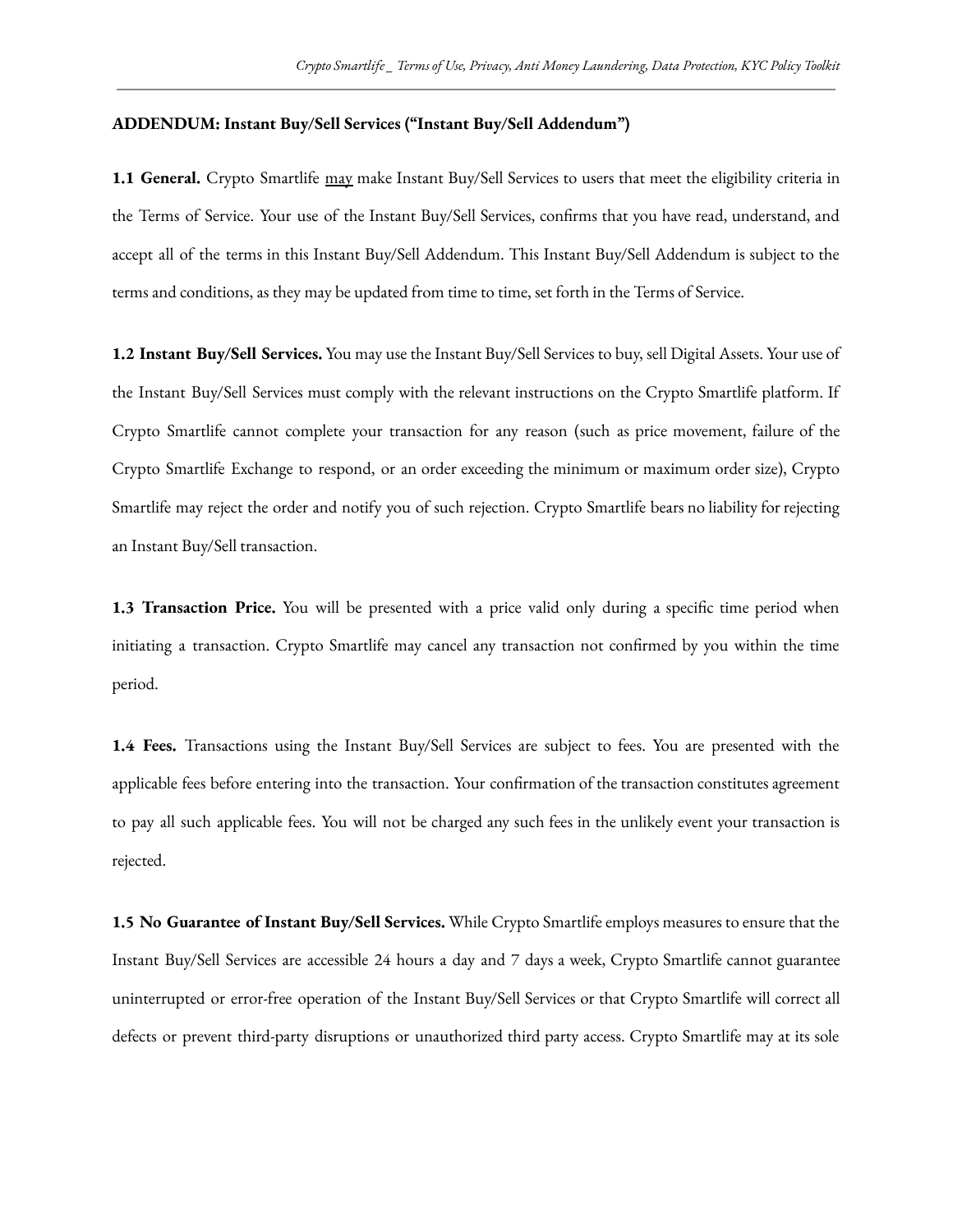discretion reject any pending transaction, whether confirmed by the user or not, in the event of such disruptions. Crypto Smartlife bears no liability for rejecting an Instant Buy/Sell transaction.